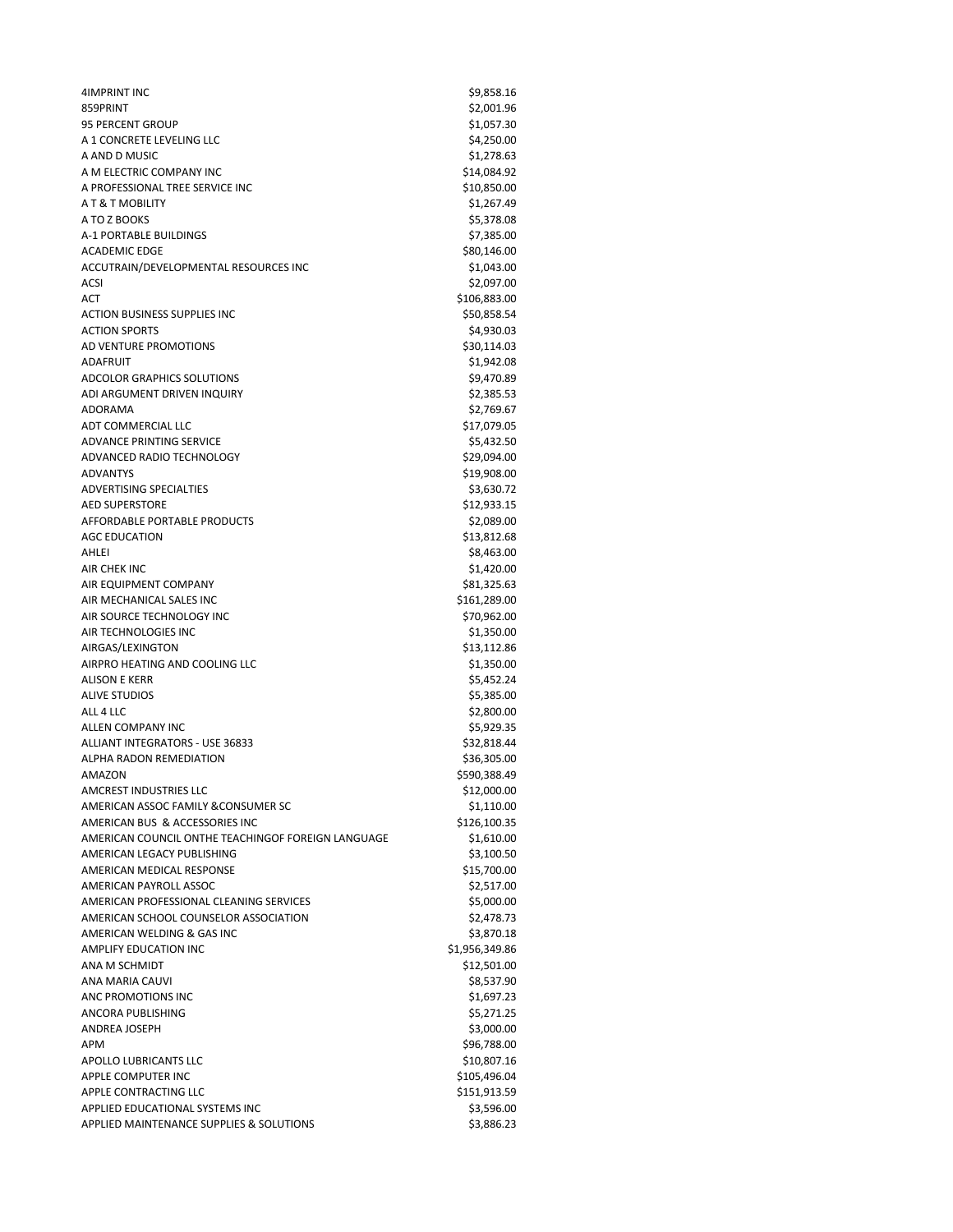APPRENDIS LLC \$2,145.00 AREA ELECTRONICS SYSTEMS INC \$104,150.00 ARMIN RNR PLASTICS **\$9,983.38** \$9,983.38 ARROPOL CHEMICALS INC<br>
542,051.68 ARROW ELECTRICAL COMPANY, INC. 63240,791.46 ART WORK EMPOWERMENT INC<br>
\$2,438.00 ARVOLD PRODUCTIONS \$1,250.00 ASCD \$2,571.07 ASIA SOCIETY SALES AND THE SOCIETY STATES OF THE SOCIETY STATES OF THE SOCIETY STATES OF THE SOCIETY OF THE SOCIETY OF THE SOCIETY OF THE SOCIETY OF THE SOCIETY OF THE SOCIETY OF THE SOCIETY OF THE SOCIETY OF THE SOCIETY O ASPIREDU \$5,640.00 ASSETGENIE INC \$113,436.95 ASSOCIATION FOR MIDDLE LEVEL EDUCATION **\$4,500.00** ASSUREDPARTNERS \$1,465.92 AT & T MOBILITY \$878,093.25 AT CHEM INC/CHEMSTATION \$2,371.00 ATHENS PAPER \$17,223.20 ATIXA \$1,699.00 ATLAS ENTERPRISES \$1,605,804.68 ATLAS MANUFACTURING INC<br>
\$64,672.44 ATTAINMENT COMPANY INC 618,712.31 AUSTIN ROBINSON \$2,475.00 AUTO EXCEL \$3,088.79 AUTO JET MUFFLER CORPORATION \$1,969.33 AVALONIX GROUP INC / CCTV CAMERA WORLD \$8,370.00 B & E PUBLISHING \$2,929.65 B & H PHOTO \$144,119.37 B & S ELECTRIC SUPPLY \$13,800.00 B2GNOW \$9,996.00 BALFOUR YEARBOOKS \$8,373.50 BALTIMORE AIRCOIL **\$3,242.76** BANDY GEOLOGICAL CONSULTING LLC \$3,075.00 BAPTISTWORX \$43,167.00 BARNES & NOBLE \$127,562.19 BARNES & NOBLE COLLEGE BOOKSELLERS LLC \$8,545.49 BARNEY MILLERS INC \$9,344.01 BASEL TOUCHAN \$67,219.28 BATTERIES PLUS LLC **AND SERVICES IN THE SERVICE SERVICES** S35,896.00 BAUMANN PAPER COMPANY INC \$29.575.25 BAY INSULATION SUPPLY OF KENTUCKY INC **Example 20 and 573,817.09** BCI INTEGRATED SOLUTIONS \$554,400.00 BEACON SALES ACQUISITIONS \$229,857.42 BEAUMONT MIDDLE SCHOOL \$4,378.45 BEST BLIND AND SHADE \$56,404.70 BH365 LLC \$14,879.70 BIDDLE CONSULTING GROUP INC \$3,240.00 BIG ASS FANS \$3,928.00 BIG BEAVER TREE SERVICE **\$18,200.00**  $BIO$  CORP  $$3,219.94$ BIORAD LABORATORIES INC<br>
\$1,216.92 BIQUIP PRODUCTS INC \$1,674.24 BISHOP AND CHASE \$24,750.00 BLACK SOIL \$6,960.00 BLACKBOARD INC \$123,330.03 BLACKDIAMOND1 LLC 639.545.60 BLACKMORE & GLUNT \$47,894.00 BLOOMBOARD INC \$110,400.00 BLOOMSIGHTS LLC \$1,350.00 BLUE MOUNTAIN COMPANY **\$579,328.14** BLUE SKY ELECTRIC COMPANY **\$121,498.75** BLUE SPRIG PEDIATRICS \$1,087.50 BLUEGRASS BASKETBALL ASSOCIATION \$1,540.00 BLUEGRASS COMMUNITY AND TECHNICAL COLLEGE \$438,033.97 BLUEGRASS COMMUNITY FOUNDATION \$26,789.55 BLUEGRASS EDUCATION TECHNOLOGIES LLC \$114,200.21 BLUEGRASS ENERGY **\$85,839.53** BLUEGRASS EXTENDED \$1,114.29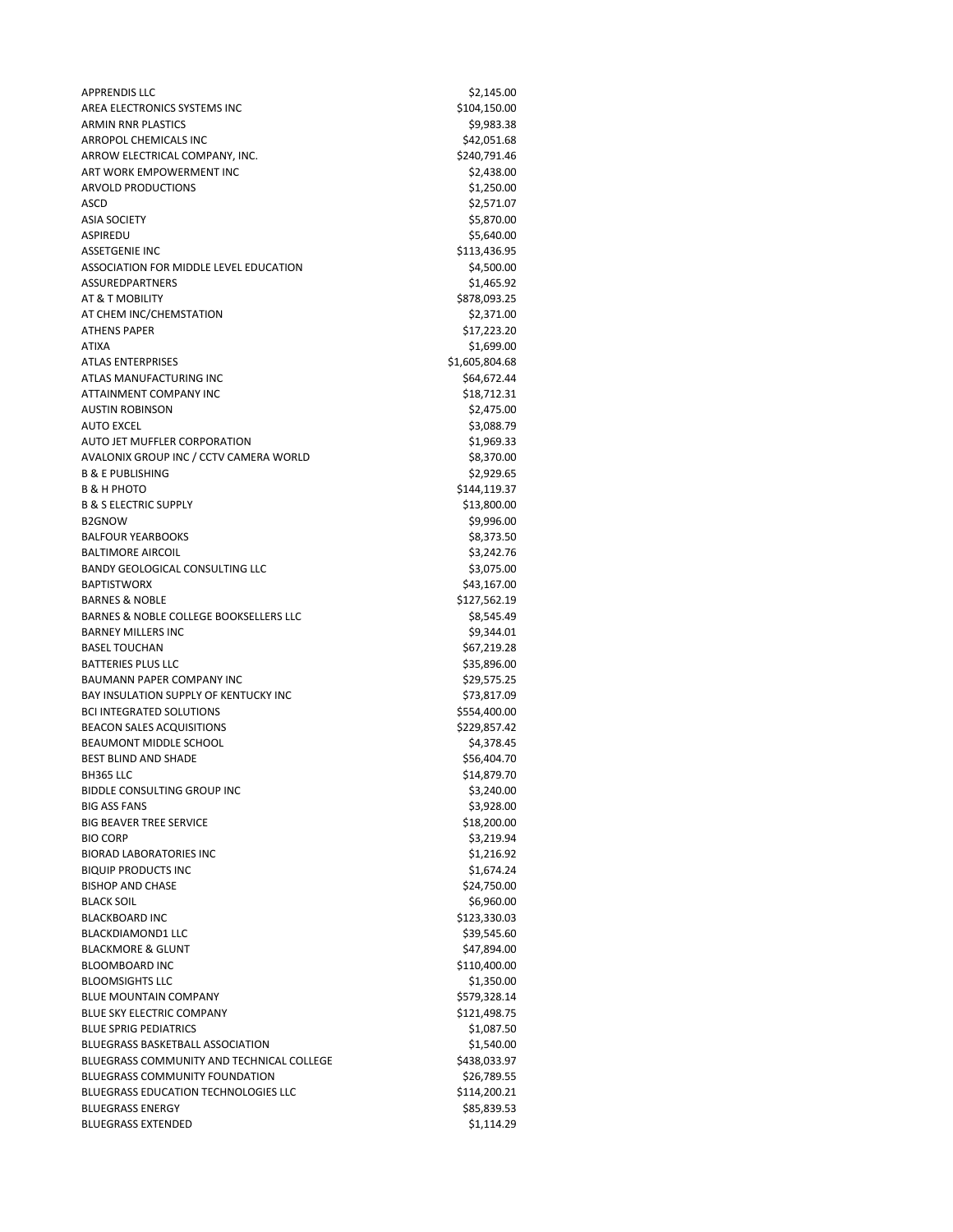BLUEGRASS GEOTHERMAL & DRILLING LLC **\$25,500.00** \$25,500.00 BLUEGRASS GIRLS FASTPITCH \$1,320.00 BLUEGRASS INTERNATIONAL TRUCKS & INC<br>
S98.395.47 BLUEGRASS JANSAN AND PAPER SUPPLIES \$2,870.75 BLUEGRASS LIGHTNING PROTECTION \$5,700.00 BLUEGRASS MAILING DATA AND \$1,245.42 BLUEGRASS PREMIER WASHING LLC \$3,400.00 BLUEGRASS RADON SYSTEMS \$8,008.00 \$8,008.00 BLUEGRASS VALUATION GROUP **\$8,250.00** \$8,250.00 BMI SYSTEMS GROUP \$7,769.00 BOB ROBERTS INSURANCE AGENCY \$290,279.50 BOBCAT ENTERPRISES INC<br>
\$5,050.99 BOOMERANG PROJECT \$1,000.00 BOUNDTREE \$11,051.77 BRAIN POP \$13,940.00 BRAIN POP JR \$43,782.50 BREAKOUT INC \$3,943.00 BREATHE FOR CHANGE INC<br>
\$3,990.00 BRIAN MENDLER/ DISCIPLINE ASSOCIATES LLC \$7,552.95 BRIAN STIGERS TRUCK SALES INC 65,440.00 BRIGHT IDEAS PRESS LLC \$50,173.10 BRIGHT SCHOOL KITZ LLC **\$3,520.69** \$3,520.69 BRIGHT STAR CHILDRENS THEATRE LLC \$1,050.00 BROOKES PUBLISHING CO INC \$15,516.00 BRYANTS RENT ALL \$7,738.20 B-SEW INN LLC<br>BSN PASSON GSC SPORTS FOR THE RESERVE OF THE STATE STATES SOLUTION SEEN SERVER SERVER STATES BSN PASSON GSC SPORTS BUCKEYE EDUCATIONAL SYSTEMS 67,153.95 BUDS POLICE SUPPLY \$3,994.80 BUILDING MATERIAL SUPPLY INC \$2,064.80 BUMBLEBEE TEAM SPORTS INC \$124,447.79 BUREAU OF EDUCATION & RESEARCH INC<br>\$2,650.00 BURLINGTON COAT FACTORY \$32,288.47 BUSINESS U LLC \$3,985.00 C & R ASPHALT LLC \$34,783.82 C WORTH INC \$12,672.09 CAE HEALTHCARE INC **ALCOHOL CAE HEALTHCARE INC 37,600.00**  $CALENDLY$   $$1,423.59$ CALIDO GUITARS \$1,002.38 CALVERT INDEPENDENT HARDWARE SPECIFICATIONS LLC \$1,625.00 CAMBRIDGE EDUCATIONAL **\$220,000.00** CANDACE HARGONS \$5,000.00 CANON U S A INC \$81,219.49 CANVA - FOR PCARD USE ONLY **\$1,194.00** CANVAS \$202,000.00 CAPSTONE \$32,185.21 CARE PROMOTIONS INC<br>
\$1,239.22 CARNEGIE LEARNING \$6,300.00 CAROLINA BIOLOGICAL SUPPLY COMPANY 616,651.66 CARPENTER WARREN INSURANCE AGCY INC<br>
\$19,150.16 CARQUEST LEXINGTON INC 62,481.25 CAS AIR CO INC \$17,842.00 CASABELLA PYROTECHNICS LLC \$3,775.00 CBTS \$690,517.14 CDP ENGINEERS INC \$5,000.00 CDW GOVERNMENT INC \$1,584,248.70 CDX JONES AND BARTLETT LEARNING \$6,770.82 CEIA USA \$119,548.00 CENGAGE LEARNING \$131,181.64 CENTER FOR THE COLLABORATIVE CLASSROOM \$8,478.00 CENTER FOR YOUTH ISSUES INC<br>
\$13,440.91 CENTRAL BUSINESS SYSTEM INC 67,558.03 CENTRAL EQUIPMENT COMPANY INC 647,533.83 CENTRAL KENTUCKY EDUCATIONAL COOP \$18,000.00 CENTRAL KY HAULING **\$12,395.00** \$12,395.00 CENTRAL KY INTERPRETER REFERRAL INC \$4,045.00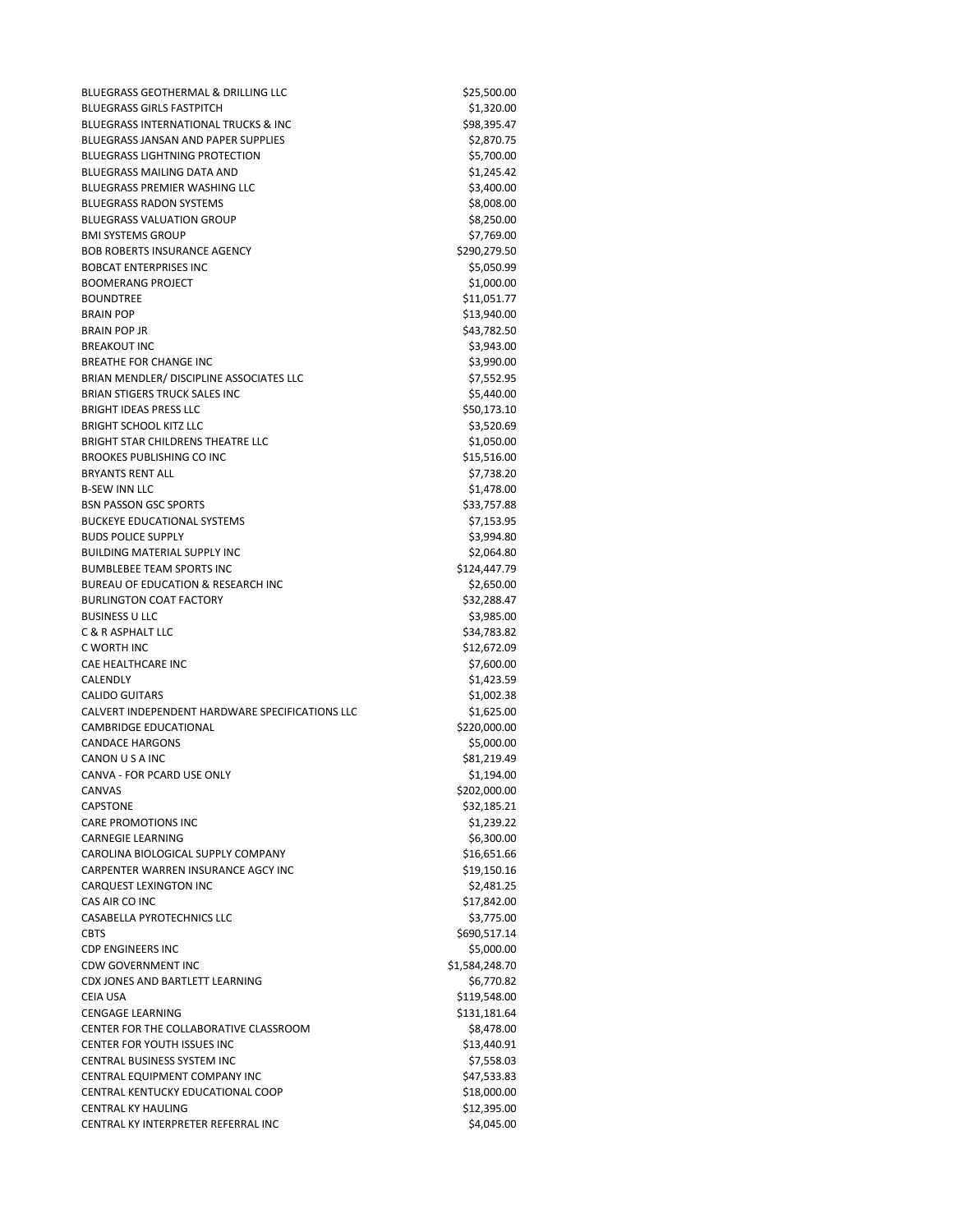CENTRAL KY TECHNICAL COLLEGE **\$4,145.66** \$4,145.66 CENTRAL RESTAURANT PRODUCTS \$2,050.20 CENTRIA \$18,475.00 CENTURY EQUIPMENT **\$5,877.95** CERTA PRO PAINTERS \$1,273.75 CERTIPORT INC \$44,618.50 CHANEY ELECTRONICS INC<br>
\$4,902.84 CHASE CLEANERS **\$2,552.00** CHERIE E BROZ \$7,500.00 CHEVY CHASE HARDWARE **\$1,135.63** \$1,135.63 CHICK FIL A \$1,949.86 CHICK FIL A @ NICHOLASVILLE ROAD \$8,791.60 CHICK-FIL HAMBURG PLACE \$7,046.54 CHICK-FIL OF FAYETTE MALL \$1,054.38 CHICK-FIL OF TURFLAND \$2,572.13 CHILD CARE COUNCIL OF KY INC<br>CHILDRESS & ASSOCIATES LLC 6 \$4.300.00 CHILDRESS & ASSOCIATES LLC CHOOSE2B INSPIRATIONAL APPAREL \$22,440.00 CHORAL TRACKS LLC \$2,399.97 CHROMEBOOKPARTS COM \$2,568.54 CIM TECHNOLOGY SOLUTIONS \$11,839.00 CINTAS CORPORATION \$102,254.18 CITY DIESEL INC **S22,518.36** CITY ELECTRIC MOTOR INC<br>
\$18,010.65 CKG SUPPLY \$5,211.50 CKRH CENTRAL KY RIDING FOR THE \$91,109.97 CLARKE POWER SERVICES INC<br>
\$9,007.75 CLASS CREATOR \$4,827.80 CLASSWORK CO DBA CLASSKICK \$6,021.00 CLAY INGELS COMPANY INC **\$243,558.64** \$243,558.64 CLEAN FUELS OF INDIANA  $\angle$  54,518.50 CLEANING AND RESTORATION SERVICES INC<br>
\$2,500.00 CLEARMASK \$2,405.00 CLEMS REFRIGERATED FOODS \$1,007.69 CLIFFS TRUCK SERVICE LLC \$26,810.54 CLINICAL BEHAVIOR ANALYSIS \$49,005.00 CLINT CHEMICAL & JANITORIAL SUPPLIES INC \$34,319.54 CMTA CONSULTING ENGINEER INC \$34,312.50 CODE MONKEY STUDIOS INC **\$9,180.75** CODEHS INC \$36,200.00 COFOUNDER/ INTERSOUTH INC \$65,750.00 COGITOOLS SOFTWARE INC 625,000.00 COGNIA \$13,107.00 COINSFORANYTHING COM \$3,036.00 COLE PARMER INSTRUMENT COMPANY **\$1,275.05** COLLABRA LLC \$16,580.00 COLLEGE BOARD \$11,826.00 COLLINS FIRE PROTECTION \$49,292.27 COLONEL WALKER FLAG COMPANY 66,767.55 COLUMBIA GAS OF KENTUCKY \$870,513.98 COLUMBIA STEAK HOUSE **\$1,088.63** \$1,088.63 COLUMBUS CLAY CO **\$1,810.00** \$1,810.00 COMBINED COMPUTER RESOURCES INC<br>
S6.034.00 COMFORT & PROCESS SOLUTIONS \$2,958,175.43 COMMERCE LEX INC \$4,460.00 COMMITTEE FOR CHILDREN \$19,357.00 COMMONWEALTH COPY PRODUCTS INC **\$3,349.52** COMMONWEALTH TECHNOLOGY & SOLUTIONS OF KENTUCKY \$20,748.50 COMMUNITY ACTION COUNCIL INC **\$2,500.00** \$2,500.00 COMPLETE FORKLIFT REPAIR LLC \$11,671.19 CONKLIN METAL INDUSTRIES \$66,852.86 CONSCIOUS DISCIPLINE \$1,500.75 CONSOLIDATED BAPTIST CHURCH \$3,600.00 CONSTANT CONTACT INC<br>
\$5,465.50 CONTINENTAL SEWING CENTER \$5,199.00 COOL SCHOOL \$12,093.20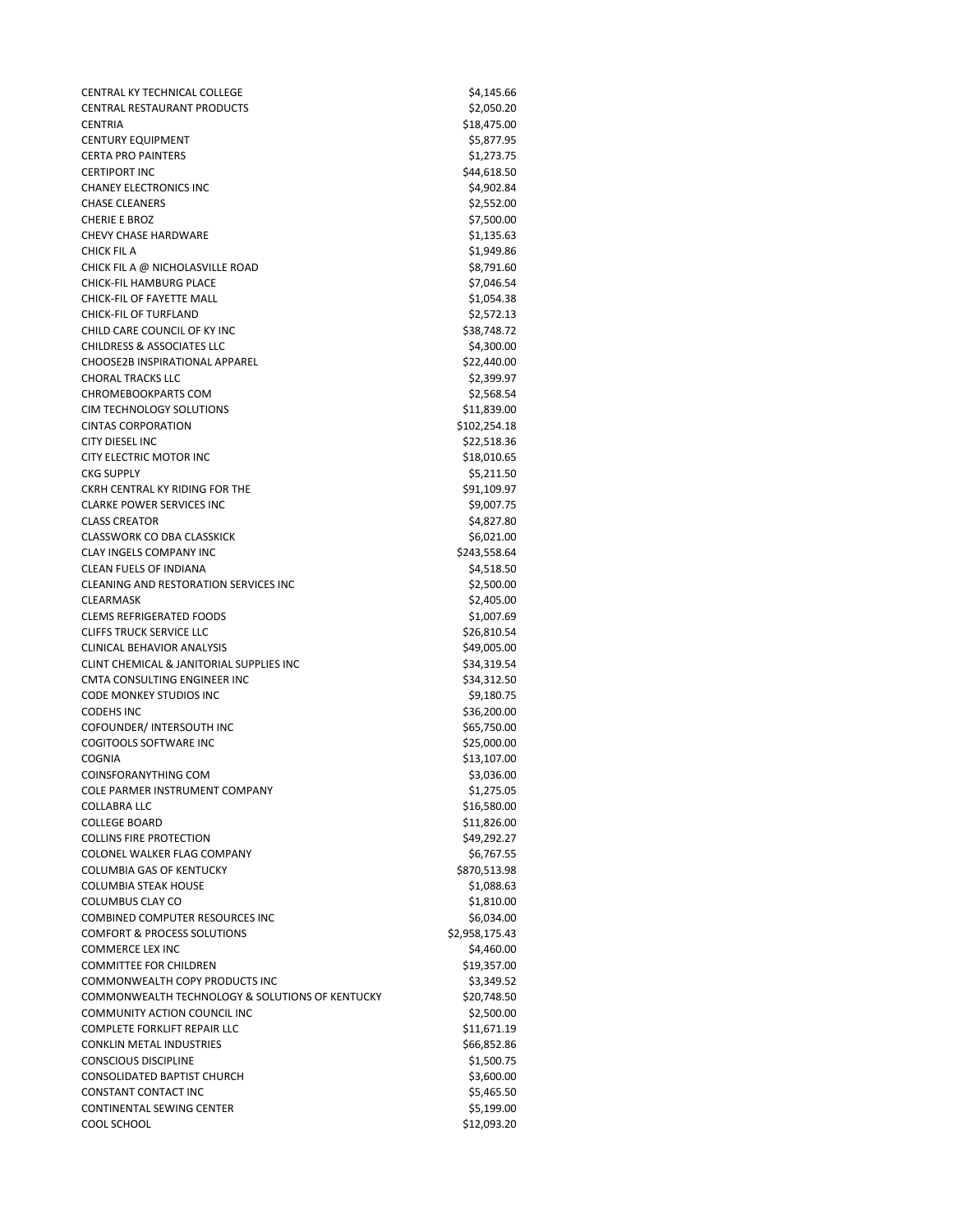COREY BARKSDALE \$2,700.00 CORKEN STEEL \$10,983.52 CORNER GUARDS \$2,751.74 CORWIN LEARNING \$3,101.50 CORWIN PROFESSIONAL LEARNING \$11,928.52 CRADLEPOINT INC \$1,575.63 CREATIVE EDUCATIONAL VIDEO 627,430.00 CREATIVE IMAGES TECHNOLOGIES **\$2,410.20** CREATIVE LANGUAGE CLASS LLC \$1,260.00 CREATIVE LEADERSHIP SOLUTIONS \$41,500.00 CRESTLINE \$19,885.68 CRITTER CONTROL OF KENTUCKY \$1,056.00 CROWN LIFT TRUCKS \$11,036.58 CROWN TROPHY \$33,930.05 CROWNE PLAZA \$7,899.13 CRUTCHFIELD \$3,225.00<br>CT MARKETING SOLUTIONS POWERED BY PROFORMA \$675.000.00 CT MARKETING SOLUTIONS POWERED BY PROFORMA CURRICULUM ASSOC INC 629,331.35 CUSTOM LOGOWARE \$3,133.78 CVENT INC \$21,798.20 D C ELEVATOR COMPANY INC \$50,805.50 D W WILBURN INC \$31,428,793.18 DAIKIN APPLIED \$514,866.00 DALE B LEWIS \$54,300.00 DANVILLE INDUSTRIAL DISTRIBUTORS \$44,500.00 DATA IMAGE LLC \$1,334.00 DATAQUEST LABS INC \$1,698.00 DAVID AARON CARTER \$7,585.24 DAVID STAWICKI \$1,110.00 DAVIS DEMOGRAPHICS & PLANNING INC \$31,992.50 DBQ PROJECT \$36,645.00 DEAN DORTON ALLEN FORD \$114,523.75 DECKER INC \$12,217.77 DEFINED LEARNING \$4,000.00 DELL INC \$197,304.59 DELTA \$5,211.42 DELTA FOREMOST CHEMICAL CORP \$1,385.50 DELTAMATH SOLUTIONS **\$2,642.50** DEMCO INC \$29,021.13 DEMOULIN BROS & CO \$81,119.00 DENISE L MUNIZAGA \$34,160.07 DESMOS INC \$3,000.00 DEVER INC \$2,925.53 DEVICE PITSTOP \$1,528.43 DIAMEDICAL USA EQUIPMENT **\$6,044.93** \$6,044.93 DIARMUID INC \$17,346.38 DICK BLICK \$28,030.39 DICKS SPORTING GOODS \$2,565.26 DICTYON LLC - USE 36909 \$1,555.20 DIDAX EDUCATIONAL RESOURCES \$4,354.04 DIFFERENT ROADS TO LEARNING \$4,224.85 DIMENSIONAL METALS INC **\$178,084.63** DIRECT RESPONSE INC **Analyzis Contract Contract Contract Contract Contract Contract Contract Contract Contract Contract Contract Contract Contract Contract Contract Contract Contract Contract Contract Contract Contract Con** DISCOUNT SCHOOL SUPPLY **\$1,734.87** DISCOUNT TWO WAY RADIO **\$2,121.00** DISCOVERY EDUCATION \$62,758.33 DISNEY RESORTS \$1,794.00 DISTRICT MANAGEMENT GROUP LLC \$1,500.00 DJUNA KASHIRA \$2,065.00 DNK ARCHITECTS INC \$18,335.00 DOCUBIT \$1,127.00 DOCUSIGN INC \$6,300.00 DOLLAR DAYS INTERNATIONAL INC<br>
\$5,442.70 DOLLAR TREE STORE #1117 \$8,996.83 DOMINOS PIZZA \$1,133.01 DON WILSON MUSIC COMPANY INC \$2,148.00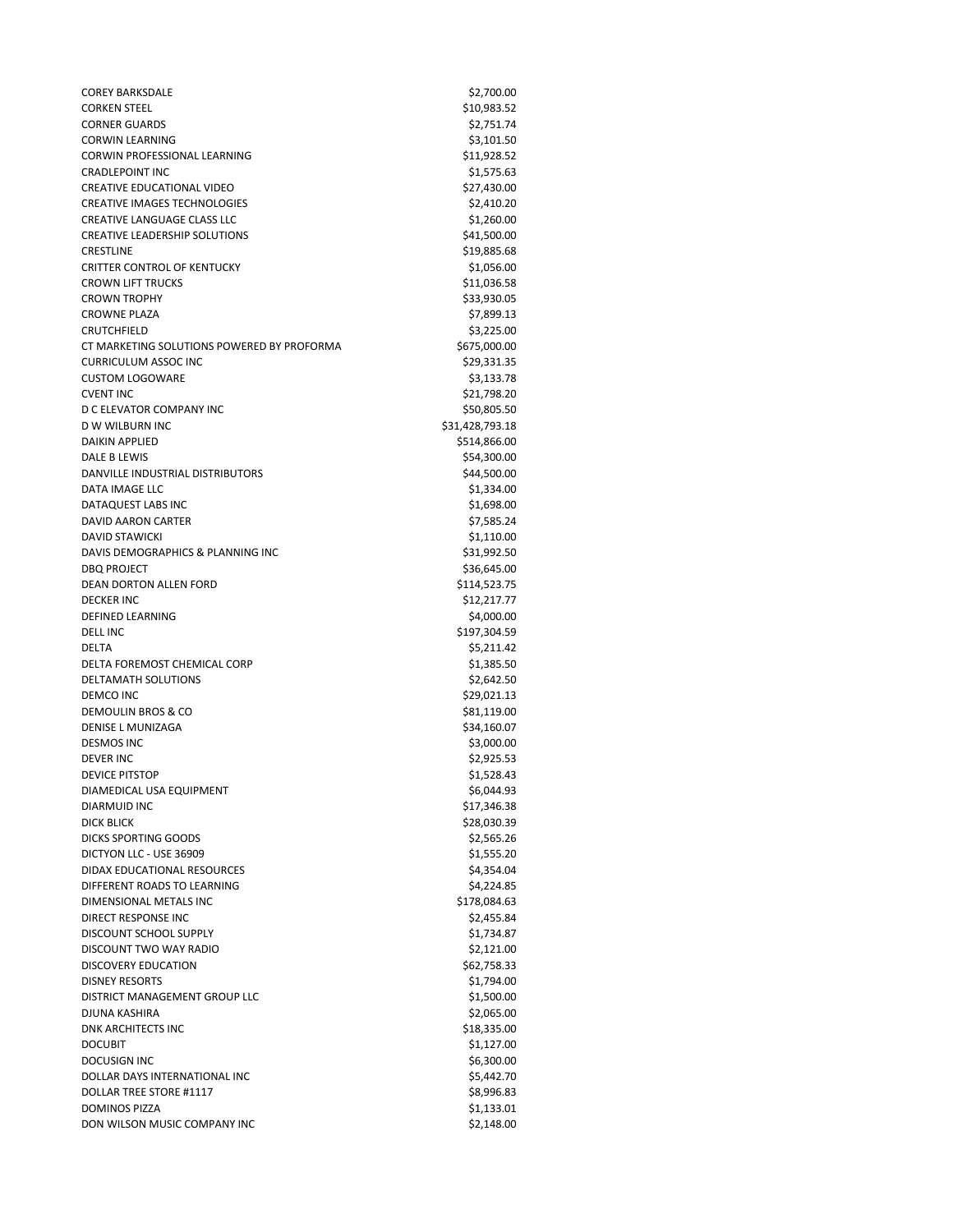DONUT DAYS \$1,969.85 DOO WOP SHOP \$25,901.24 DOS TERRA \$3,999.00 DR PATRICIA MURUNGI BAMWINE \$3,000.00 DRONEBLOCKS LLC \$2,990.00 DRUNK BUSTERS OF AMERICA LLC \$2,960.00 DUKES A & W ENTERPRISES LLC \$21,953.63 DV8 KITCHEN \$1,774.50 DWIGHT FUGATE \$7,220.00 E C MATTHEWS CO INC **1999 12:33-24 12:33-24 12:32-24 12:32-24 12:32-24 12:32-24 12:32-24 12:32** E3 GORDON STOWE \$9,895.00 EASTERN KENTUCKY UNIVERSITY 67,700.10 EB 4TH ANNUAL WOMEN \$3,471.98 EBCO INC \$11,950.00 ECHELON FRONT LLC \$2,595.00 ECKART LLC \$295,837.93  $ECO$  GRO  $\lesssim$   $5,450.00$ ECONOMY GLASS SERVICE INC<br>
\$6,462.35 EDCLUB INC \$6,680.60 EDGENUITY INC \$237,360.00 EDITORIAL PROJECTS IN EDUCATION INC<br>
\$3,721.96 EDMENTUM \$21,823.35 EDPUZZLE INC \$22,312.00 EDUCATION WEEK \$6,087.00 EDUCREATIONS INC \$2,990.00 EDULASTIC \$5,953.00 EDUPORIUM INC \$11,961.94 EDVOTEK \$1,718.84 EFCO CORPORATION \$490,645.29 EKHOFF OCHENKOSKI & POLK ARCHITECTS \$29,814.00 ELAINE ALLEN LLC \$60,842.21 ELECTRO-MECH SCOREBOARD CO \$27,013.00 ELECTRONIC BUSINESS MACHINES INC<br>
\$33,035.89 ELECTRONICS EXPRESS \$1,145.30 ELEMENT DESIGN PLLC \$1,400.00 ELENA VENTURELLI \$3,358.00 ELITE PACKAGING \$14,024.89 ELIZABETH CAROL LIZER \$10,500.00 ELLEVATION LLC \$114,240.00 ELSEVIER SCIENCE HEALTH SCIENCE DIV \$2,002.06 EMEDCO \$3,378.04 EMPIRE SCBA & SUPPLIES  $$4,995.00$ ENCORE TECHNOLOGIES \$774,592.46 ENDRIS ENGINEERING \$4,650.00 EPES SOFTWARE INC **EXECUTE 2006** S7,877.00 EPIC SPORTS \$1,027.96 EPREP \$2,317.00 EQUIPMENT GUYS \$1,555.55 ERIC ARMIN INC \$9,864.40 ERLANGER WINDOW CLEANING \$8,680.00 ERS/OCI WIRELESS \$5,236.50 ESEA NETWORK \$2,994.00  $ESGI$  LLC  $$3,273.00$ ETR ASSOCIATES \$2,200.80 EVERYDAY SPEECH \$10,729.62 EXPANDING EXPRESSION \$2,739.00 EXPEDIA \$1,469.12 EXPLORE LEARNING \$12,790.00 EXTREME MOBILITY **\$13,366.80** EXTREME NETWORKS INC<br>
\$306,145.80 FACILISERV INC \$2,930.00 FAIDA NATOUR \$4,107.23 FANGLEI DAI \$1,742.50 FAR FROM NORMAL \$22,129.78 FASTSIGNS \$11,265.04 FAYETTE COUNTY ATTORNEYS OFFICE **\$26,206.97**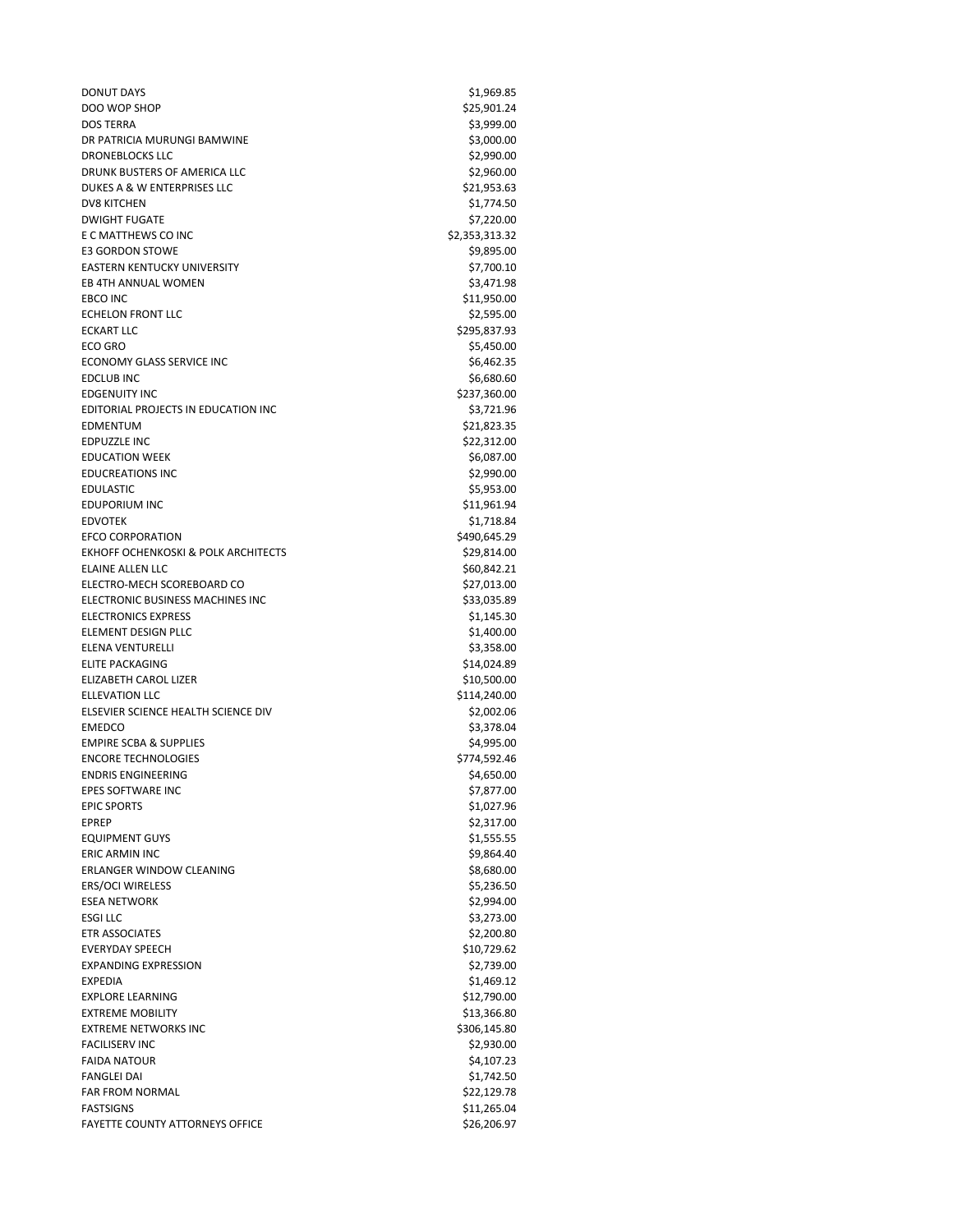FAYETTE COUNTY FOOD SERVICE DIV<br>FAYETTE COUNTY PROPERTY VALUATION ADMINISTRATOR \$5.000.00 FAYETTE COUNTY PROPERTY VALUATION ADMINISTRATOR FAYETTE EDUCATION FOUNDATION **\$144.725.27** FC ORGANIZATIONAL PRODUCTS LLC - USE 36839 \$6,860.70 FERGUSON ENTERPRISES INC<br>
\$715,997.00 FERGUSON FIRE & FABRICATION \$152,072.24 FINITURA INC \$1,861.77 FIREFLY COMPUTERS - USE 36701 TRAFERA \$1,304,006.75 FIREHOUSE SUBS \$2,441.73 FIRST BOOK \$1,978.09 FIRST RESPONSE \$1,271.00 FISDAP \$4,410.00 FISHER SCIENTIFIC CO \$28,402.76 FITNESS FINDERS INC **\$2,539.05** FLAGHOUSE INC \$3,580.00 FLEETPRIDE INC \$12,824.03  $FLIBS$   $\frac{1}{2}$ ,325.00 FLINN SCIENTIFIC INC<br>
\$33,916.27 FLOCABULARY \$10,480.00 FLORIDA VIRTUAL SCHOOL **\$735,479.92** FOCUS FORWARD LLC \$4,560.00 FOCUSED TECHNOLOGY \$10,099.00 FOLLETT SCHOOL SOLUTIONS INC \$256,768.62 FORESTRY SUPPLIERS INC **\$1,892.92** FORMATIVE \$18,977.00 FORMAX LLC \$4,403.00 FORTUNE COLLISION CENTRE **\$5,978.22** FOUNDATION BUILDING MATERIALS \$29,880.00 FOWLER BELL PLLC \$2,550.00 **FRANCIS SCREEN PRINTING \$25,330.75** FRANKLIN COVEY CLIENT SALES INC<br>
\$5,000.00 FRIEDA NSABIMANA  $$3,448.26$ FRINGE TECHNOLOGY LLC \$4,785.00 FROM THE HEART INTERNATIONAL EDUCATIONAL SERVICES \$22,500.00 FRONTLINE TECHNOLOGIES GROUP LLC<br>\$183,657.27 FRONTLINE TECHNOLOGIES INC<br>
\$6,120.00 FRYSCKY INC  $$4,616.00$ FTF BEHAVIORAL \$1,320.00 FUN & FUNCTION \$10,360.15 FUZED SOLUTIONS LLC \$20,620.00 GABRIEL BROTHERS INC<br>
\$29,068.17 GALLS INCORPORATED \$40,447.97 GATOR-MADE INC \$14,990.00 GENERAL INTEGRATION LLC \$15,750.00 GENERAL RUBBER & PLASTICS \$2,490.00 GENERATION GENIUS INC **1999 120 120 13 1340.00** GEORGE F ALLGEIER ESCROW \$20,884,461.07 GEORGE F ALLGEIER JR **\$31,962.51** GEORGE J HUST CO INC 60 A 200 A 200 A 312,971.00 GEOTHERMAL SUPPLY CO INC \$199,479.03 GILFORD JOHNSON FLOORING LLC \$120,000.00 GIMKIT \$4,119.76 GLOBAL IMPACT GROUP \$1,644.50 GLOBAL INDUSTRIAL EQUIPMENT \$44,173.80 GLOBAL SUPPLY & FLOOR EQUIPMENT \$4,210.40 GLOBAL WATER TECHNOLOGY INC<br>
\$75,722.30 GLYNN YOUNGS LANDSCAPING & NURSERY \$3,354.87 GOFF SOUTHEAST TENTS **\$5,390.55** GOLD SHIELD TRANSPORTATION 60 AND 100 100 25,900.00 GOODHEART WILLCOX CO **\$16,925.78** \$16,925.78 GOODMAN DISTRIBUTION INC \$17,500.40 GOODWOOD \$1,012.50 GOPHER SPORT \$55,665.24 GORDON FOOD SERVICE \$15,571.74 GOVCONNECTION INC 60 and 540,705.40 GOVERNMENT FINANCE \$1,080.00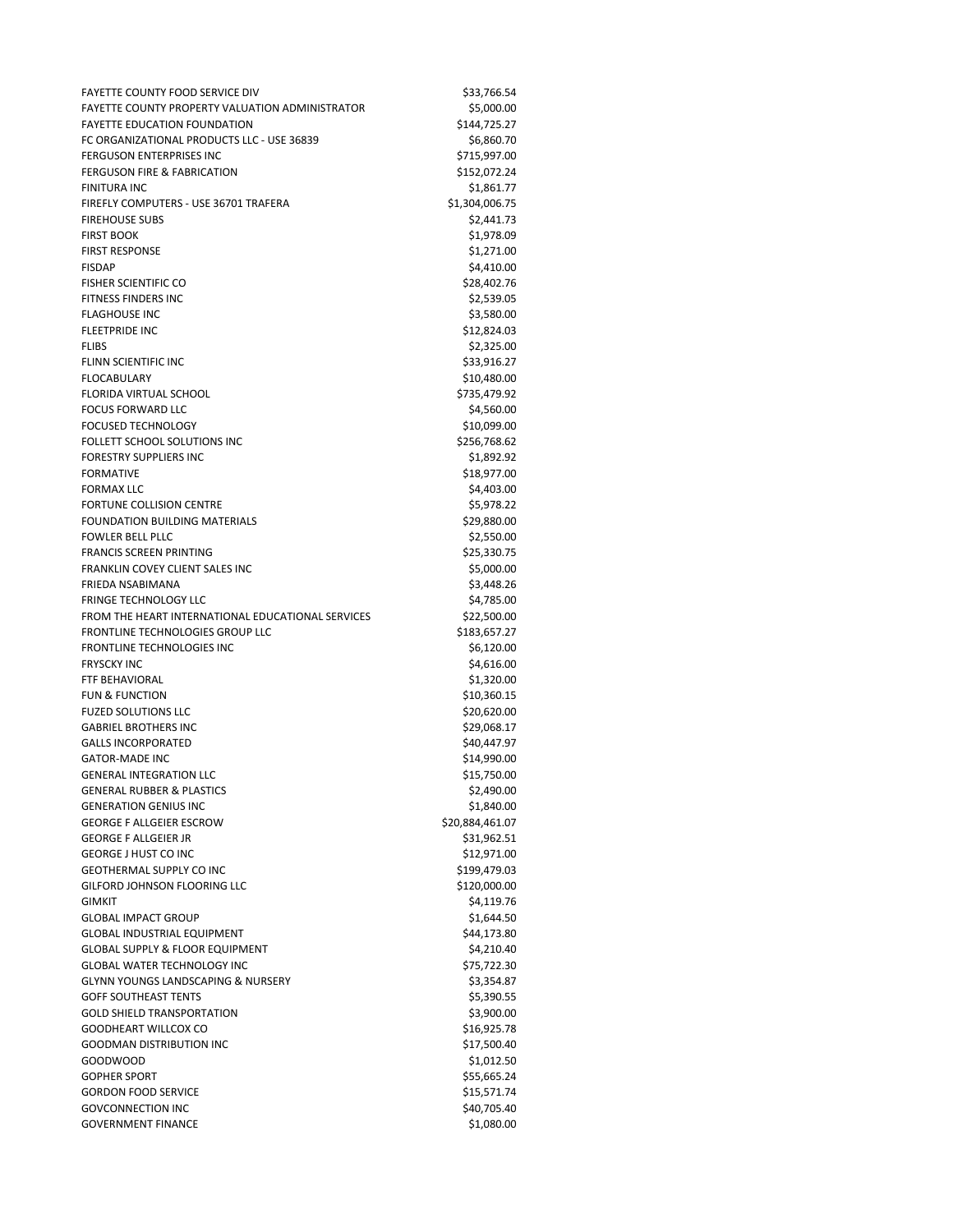GRACA MARIA RIBEIRO NICOLAU **\$1,384.00** \$1,384.00 GRACENOTES LLC \$1,959.21 GRAINGER INC \$709,163.70 GRAYBAR ELECTRIC INC **And All and All and All and All and All and All and All and All and All and All and All and A** GRAYS GREENERY \$1,200.00 GREEN GIANT LIGHTING \$7,201.50 GREENES INVESTIGATIONS LLC \$119,560.00 GREENHOUSE MEGASTORE **\$1,308.77** GREENWOOD ASHER & ASSOCIATES LLC \$89,161.63 GREENWOOD HEINEMANN PUBLISHING **\$22,968.91** \$22,968.91 GREG TANG MATH  $$1,499.70$ GREY VECTOR LLC \$1,404.78 GRIZZLY INDUSTRIAL INC 67.679.00 GROGANS INC \$3,855.09 GRW ENGINEERS INC \$5,050.00 GUIDED READERS INC \$1,670.00 GUY BROWN \$33,993.70 H M RICHARDSON CO \$1,850.88 H2 PROMOTIONS \$82,690.00 HAL LEONARD CORPORATION \$1,365.00 HALLMARK TROPHIES INC 63,701.39 HALO BRANDED SOLUTIONS \$11,596.45 HAND2MIND INC \$18,209.73 HANDS ON ORIGINALS **\$30,776.25** HANDS ON THERAPY PSC \$157,815.22 HAPPY NUMBERS INC \$1,087.50 HARBOR STEEL & SUPPLY **\$4,156.94** HARDWOOD SPECIALITIES INC<br>
\$1,345.20 HARRELLS \$2,605.50 HARRIS CORPORATION/ RF COMMUNICATIONS **\$1,330.89** HARROD CONCRETE & STONE CO \$1,276,850.05 HARRY K WONG PUBLICATION \$1,131.64 HEAR MORE PRODUCTS \$1,272.03 HEDP \$6,096.00 HEINEMANN \$24,006.24 HELPING HAND LLC \$338,138.40 HENDERSON SERVICES **\$4,200.00** \$4,200.00 HENRY FORD LEARNING INSTITUTE **\$10,000.00** HENRY WATZ RAINE & MARINO PLLC \$37,574.15 HERALD LDR ADVERTISING \$3,129.21 HERFF JONES \$3,363.16 HIGH NOON BOOKS \$1,760.00 HIGHBRIDGE SPRINGS \$3,269.08 HILDA GIORDANO \$1,418.79 HILL MANUFACTURING CO INC \$2,145.19 HILLYARD OF KENTUCKY INC \$103,588.80 HINKLE CONTRACTING CORP \$5,370.75 HMC SERVICE CO \$6,000.00 HOLDFAST \$290,000.00 HOLSTON GASES \$98,901.90 HOME DEPOT 2303 \$2,358.69 HON COMPANY HONEYBAKED HAM CO \$3,362.42 HOONUIT I LLC \$112,380.23 HOPE KING TEACHING RESOURCES INC<br>
\$7,500.00 HOUGHTON MIFFLIN CO **\$20,863.85** HOUGHTON MIFFLIN HARCOURT \$5,843.51 HOWARD TECHNOLOGY SOLUTIONS \$4,668.00 HQE SYSTEMS INC \$24,892.00 HUIJUAN LIU \$2,275.00 HURST MUSIC CO \$68,474.88 HURST OFFICE SUPPLIERS INC<br>
\$28,053.89 HYATT HOTELS \$1,010.22 I SAFE INC \$2,850.00 IB SOURCE  $$2,333.00$ IBG MAGIC OF KENTUCKY **\$36,909.72**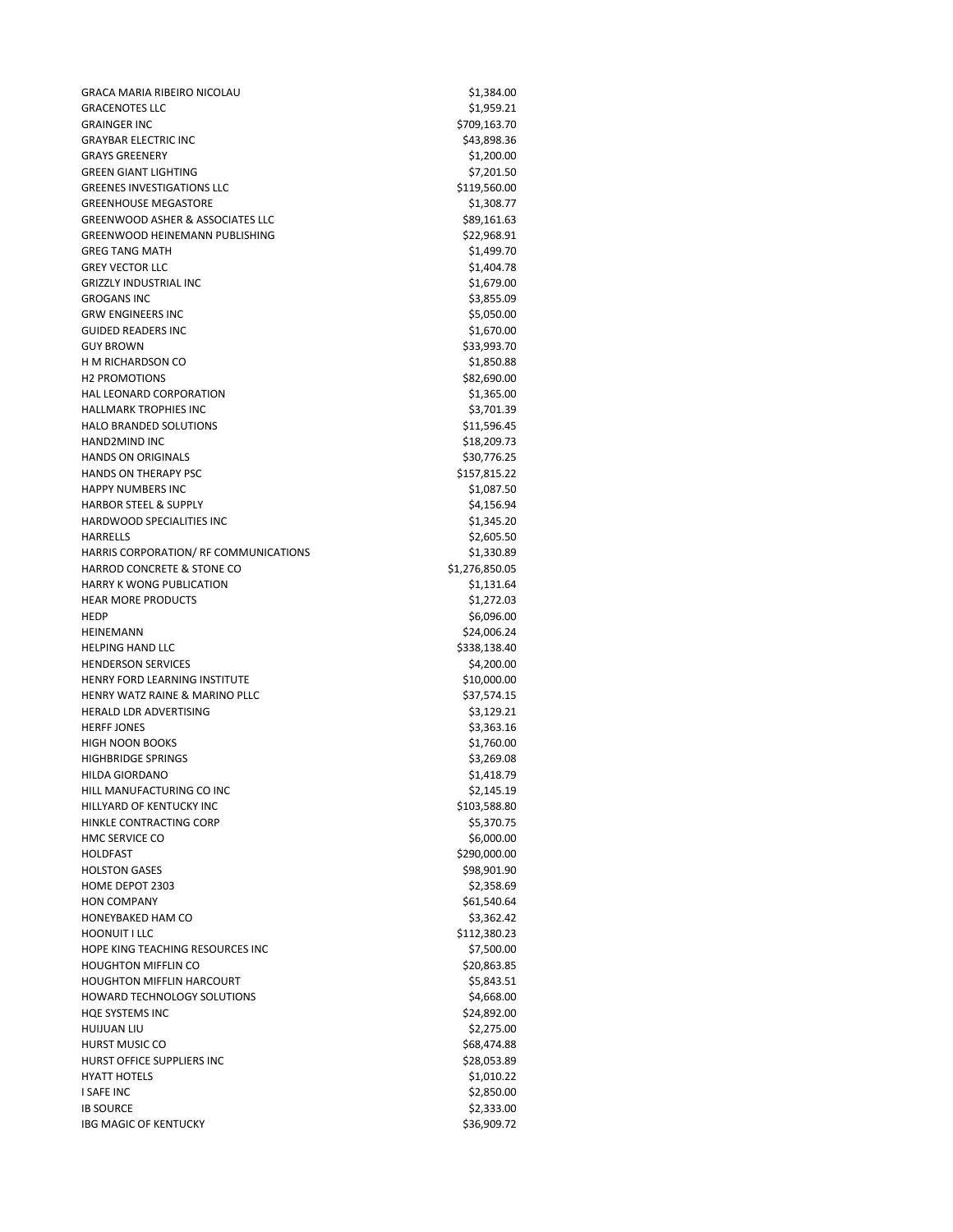ICREATE TO EDUCATE (TRADING AS HUE) \$2,767.46 IDEMIA IDENTITY & SECURITY USA LLC \$5,810.50 IDENTIFIX \$1,428.00 IDENTIPHOTO COMPANY INC 62,376.27 IHEALTH \$1,023.52  $I/WA LLC$  \$23,706.98 ILLUMINATE EDUCATION INC 674,690.00 IMAGE 360 \$2,963.53 IMAGINE LEARNING INC 6870,000.00 IMPRESSIONS MARKETING AND EVENTS **\$90,006.36** IMS GLOBAL LEARNING CONSORTIUM INC 65,000.00 INCIDENT IQ \$3,255.76 INDIANA SALT SUPPLY \$14,419.61 INFINITE CAMPUS \$265,294.14 INFOSOURCE INC \$3,469.00 INFRAMETALS \$317,661.60 INNERSPACE STRATEGIES \$19,253.38 INNOVATIVE INSTALLATIONS **\$51,446.77** INOVA EMPLOYEE ASSISTANCE **\$87,360.00** INSIGHT BUSINESS \$9,250.53 INSIGHT PUBLIC SECTOR \$80,578.39 INSTANT SIGNS #2  $$13,823.84$ INTEGRITY/ARCHITECTURE PLLC \$24,880.65 INTERIOR CONCEPTS CORPORATION 6145,179.09 INTERNATIONAL ASSOCIATION OF CHIEFS OF POLICE \$2,640.00 INTERNATIONAL BACCALAUREATE \$22,932.00 INTERNATIONAL FACILITY **\$5,140.00** INTERNATIONAL INSTITUTE FOR RESTORATIVE PRACTICES \$26,102.71 INTERNATIONAL PROMOTIONAL IDEAS \$15,434.15 INTUIT SMALL BUSINESS \$16,500.68  $\textsf{IPEARL INC}$   $\textsf{S1,797.00}$ IPEVO INC $$2,812.16$ IP-MS ADV DEPOSIT \$2,257.77 IRVING MATERIAL \$99,483.87 ISTE INTL SOCIETY FOR TECHNOLOGY \$1,635.00 IT S ELEMENTARY \$3,257.28 ITINERA DOCENTIA LLC \$2,150.00 IVEY MECHANICAL COMPANY **1992** 10 20 20 20:00 \$665,040.60 IXL LEARNING, INC 648,168.00 J R HOE & SONS INC \$9,754.00 J RENDERS BBQ \$1,761.10 J SMITH LANIER \$672,032.00 J W PEPPER \$7,894.24 JANICE F KRESSLEIN \$30,384.00 JASMINE SIMONS \$80,380.37 JASON DELI KLN \$1,116.49 JEB ADVERTISING \$8,529.33 JENNIFER BETTERS-BUBON \$1,515.77 JESUS ANTONIO PACHECO ESPINOSA \$1,641.96 JET TEST \$1,575.00 JETS PIZZA \$1,378.36 JIGSAW LEARNING LLC **\$39,955.26** JILLIAN LYKENS \$1,708.00 JIM SHIPLEY & ASSOCIATES \$4,024.01 JIMMY JOHNS \$2,501.93 JKM TRAINING INC \$8,117.22 JMODAFF PRODUCTIONS **\$1,300.00** \$1,300.00 JOBS FOR KENTUCKYS GRADUATES \$6,000.00 JOHN DEERE COMPANY **\$7,823.40** JOHN L CARMAN & ASSOCIATES INC 68,437.50 JOHN P PEARL & ASSOCIATES LTD \$2,791.96 JONATHAN E CAMACHO **\$1,646.25** JONES SCHOOL SUPPLY INC \$4,476.59 JOSEPH BETH BOOKSELLERS \$2,379.95 **JOSTENS INC** 519,036.57 JOURNEYED \$1,061.01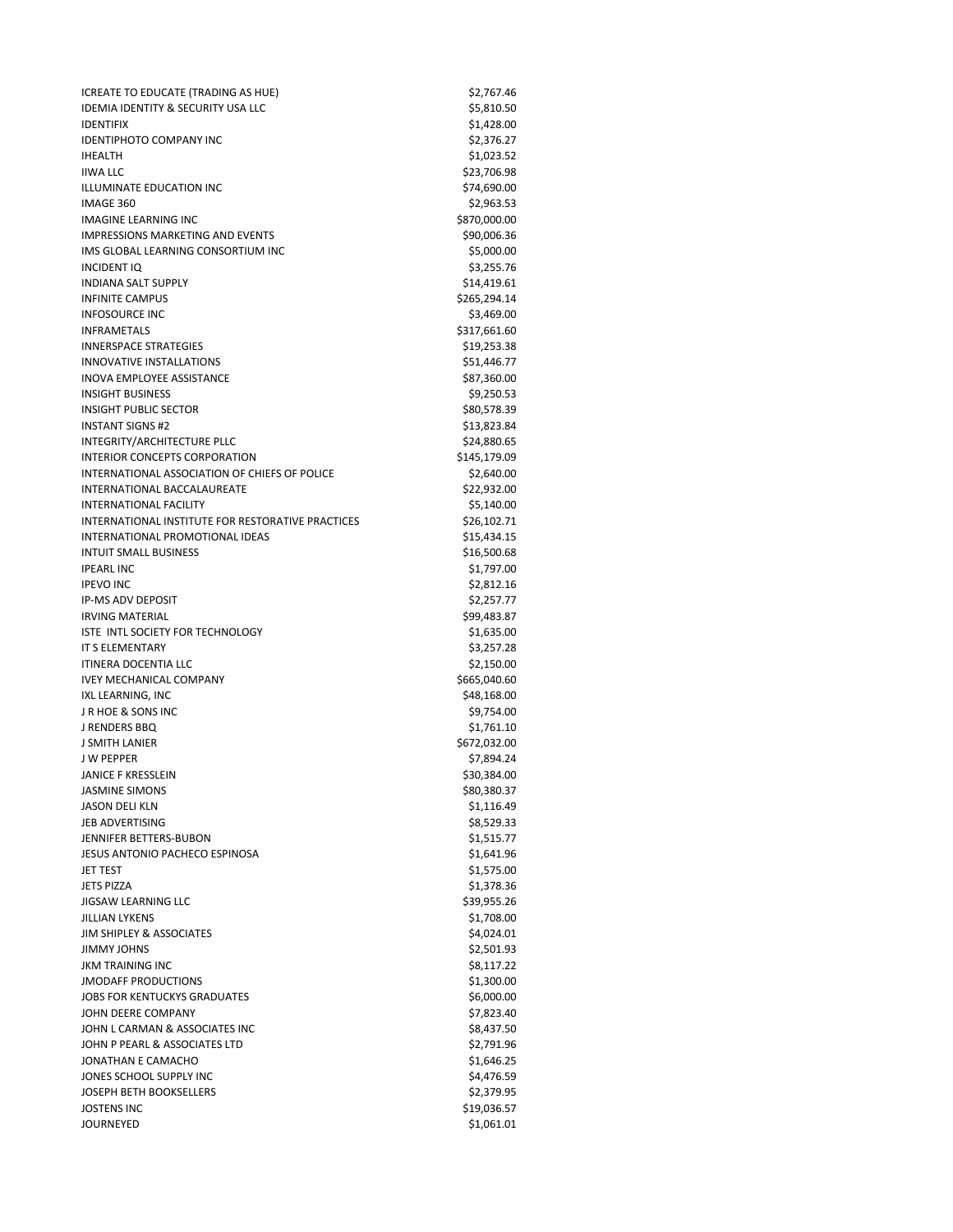$J$ OYLABZ LLC  $$2,236.99$ JRA INC \$643,299.44  $JSTOR$   $$1,170.45$ JUDITH K JONES TOLEMAN \$8,460.00 JUNIOR ACHIEVEMENT OF THE BLUEGRASS, INC.  $$22,000.00$ JUNIOR LIBRARY GUILD \$37,298.67 JW ASSOCIATES \$36,691.48 K & N PRINTING  $$6,273.00$ K LOG INC \$54,408.02 K12 INSIGHT \$109,950.00 K-12 SOLUTIONS GROUP LLC \$1,000.00 K3 KREATIONS \$2,793.20 KAAC KY ASSOCIATION FOR ACADEMIC 6 6 1,546.45 KACTE \$13,950.00 KAGAN COOPERATIVE LEARNING \$40,441.00 KAGE LEXINGTON \$10,935.00 KAHOOT AS  $$2,208.12$ KAMI - NOTABLE INC \$4,618.00 KANTOLA PRODUCTIONS LLC \$1,020.60 KAPLAN SCHOOL SUPPLY \$9,115.61 KASBO \$18,555.00 KASC KY ASSOC OF SCHOOL COUNCILS \$19,023.38 KASSW - KY ASSO FOR SCH SOCIAL WORK \$2,415.00 KATHERINE HADFIELD-ANTONETTI \$25,560.00 KATHLEEN SWAN \$9,550.00 KBC INTERNATIONAL \$9,840.02 KDA OFFICE FURNITURE \$713,386.87 KEEP BOOKS \$4,996.00 KEEP BOOKS OSU-ELLI \$9,416.00 KEITZER MANUFACTURING LLC **Annual State of the SA,408.01** \$4,408.01 KELLY STEWART \$16,680.00 KENDALL HUNT PUBLISHING **\$4,623.03** KENDORE SYLLABLE LEARNING CENTER \$1,856.06 KENTUCKY CHAMBER OF COMMERCE \$1,196.00 KENTUCKY COALITION FOR ENGLISH LEARNERS INC<br>\$3,975.00 KENTUCKY EDUCATIONAL DEVELOPMENT CORP \$12,047.00 KENTUCKY EMPLOYERS MUTUAL INSURANCE **\$2,134,612.03** KENTUCKY FFA LTC \$1,780.00 KENTUCKY FREIGHTLINER TRUCKS INC<br>
\$2,872.20 KENTUCKY REFUGEE MINISTRIES LEXINGTON \$1,725.00 KENTUCKY SERVICE PARTS & EQUIPMENT **\$8,098.70** KENTUCKY SPEECH & HEARING ASSOCIATI 62,680.00 KENTUCKY STATE TREASURER \$147,612.31 KENTUCKY UNDERGROUND STORAGE INC **\$9,164.18** KENTUCKY UTILITIES COMPANY 68,588,145.78 KENWAY DISTRIBUTORS INC 61,332,119.12 KERR OFFICE \$58,695.22 KEVIN CROUCHER \$1,500.00 KEYSTOPS LLC \$302,909.72 KHALED SHURRAB \$2,103.94 KIDS MAKEIT IN \$3,400.00 KILUBA NKULU \$15,889.36 KIMBERLY BURRIS \$3,661.25 KIMBERLY D BEATTY \$1,820.00 KINGTUCKY LLC \$5,825.00 KINKOS CUSTOMER ADMINISTRATIVE SERV \$8,098.37 KLAUSING GROUP INC **the contract of the contract of the contract of the contract of the contract of the contract of the contract of the contract of the contract of the contract of the contract of the contract of the contra** KMEA \$1,849.00 KNIGHTHORST SHREDDING LLC \$11,641.31 KNOWLEDGE MATTERS INC<br>
\$16,200.00 KOCH AIR LLC \$1,777.96 KOI AUTO PARTS 747 \$19,550.07 KONA ICE OF THE BLUEGRASS \$8,704.65 KONA PRODUCTSLLC \$5,184.25 KPC ARCHITECTURAL \$535,899.93 KREMER WHOLESALE \$41,623.84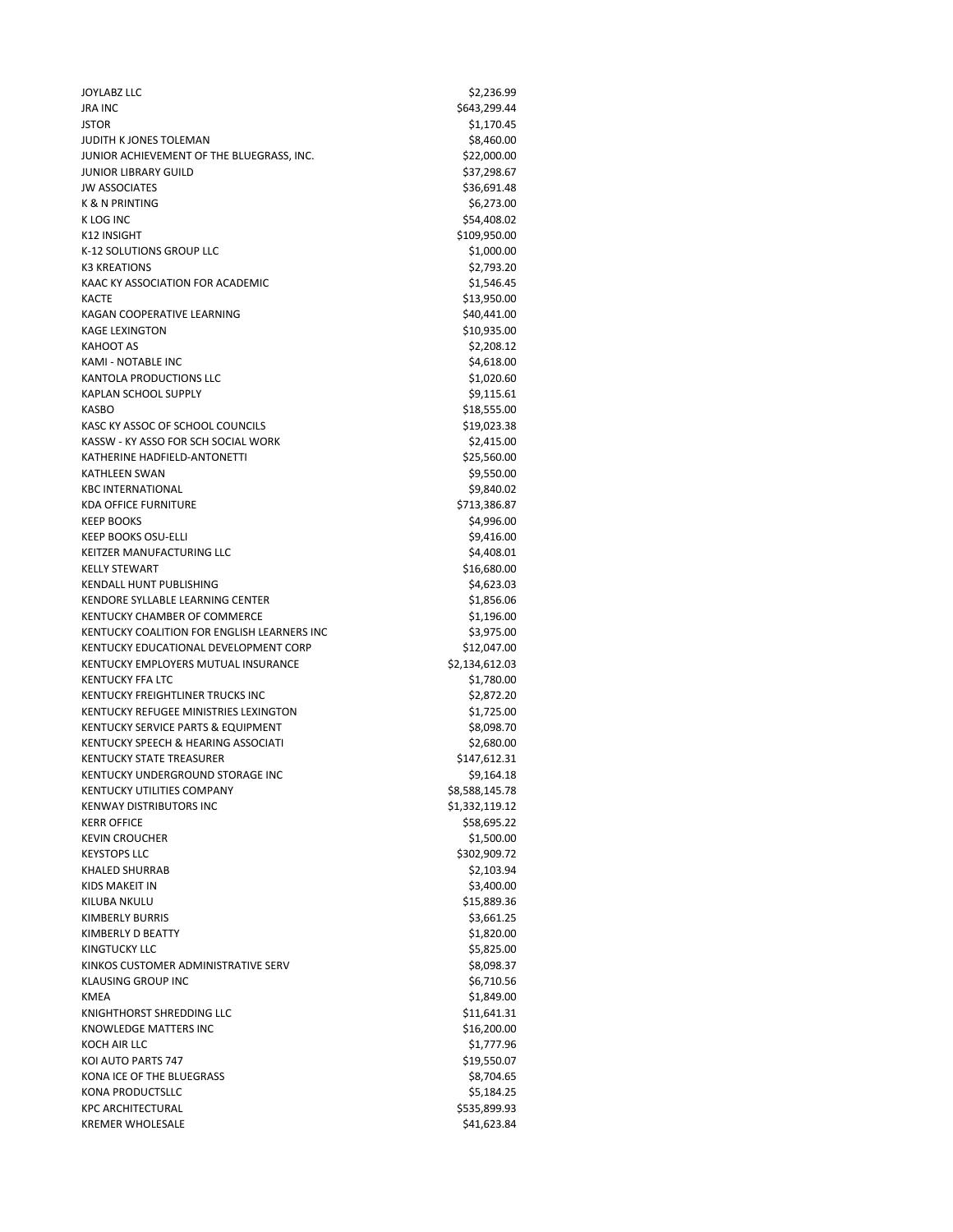KRISHNA BASTOLA \$17,491.25 KROGER CO \$16.075.08 KSPMA \$5,600.00 KUTA SOFTWARE LLC **Annual Solution Community Community** S6,257.00 KVC BEHAVIORAL HEALTHCARE KY \$5,575.00 KWIK SET FASTENERS \$3,398.03 KY AMERICAN WATER CO **\$757,347.40** KY ASSOC OF SCHOOL ADMINISTRATORS \$18,275.86 KY ASSOC OF SCHOOL SUPERINTENDENTS 62,950.00 KY CENTER FOR MATHEMATICS **\$4,500.00** \$4,500.00 KY COLLABORATIVE FOR TEACHING AND \$67,829.00 KY COUNSELING ASSOCIATION \$2,570.00 KY HIGH SCHOOL ATHLETIC ASSOCIATION 62,500.00 KY MUDWORKS \$8,940.40 KY RESTAURANT ASSOCIATION \$2,550.00 KY SCHOOL BOARDS ASSOCIATION INC<br>
\$29,343.87 KY SCHOOL BOARDS INSURANCE TRUST **\$317,210.00** KY STATE TREASURER CORRECTIONAL \$20,349.38 KY STATE TREASURER DEPT OF HOUSING **\$6,842.00** KY STATE TREASURER JUSTICE CABINET **\$1,075.00** KY STATE UNIV \$4,082.00 KY VIRTUAL UNIVERSITY **\$20,619.00** KYNA KOCH \$5,298.83 L & W SUPPLY CORPORATION \$169,812.27 L E GREGG ASSOCIATES INC \$152,795.27 LAB AIDS INC \$1,425.85 LAKESHORE BASICS \$5,181.13 LAKESHORE LEARNING MATERIALS \$43,909.93 LAMAR ADVERTISING \$1,300.00 LAMINATOR.COM \$1,729.99 LANDMARK SPRINKLER INC **Example 2008** 237.00 LANGUAGE LINE SERVICES INC<br>
\$67,814.61 LANGUAGE TESTING INTERNATIONAL **\$1,999.00** LAURA DAROLIA 61,050.00 LAVELLE PUBLISHING \$5,000.00 LAWSON PRODUCTS INC<br>
\$9,448.08 LEACHMAN LANDSCAPE DESIGN \$19,349.50 LEARNING A-Z \$45,400.73 LEARNING LABS INC \$92,049.76 LECTURA INC \$1,520.00 LEE AND LOW BOOKS \$19,084.80 LEE BRICK & BLOCK \$725,712.60 LEGITAPPS COM \$4,999.99 LEGO EDUCATION \$10,769.65 LEIGHTRONIX INC \$4,176.00 LEININGER CABINET & WOODWORKING INC<br>
\$29,239.00 LEISURE CONCEPTS \$15,393.85 LESLEY UNIVERSITY \$1,476.00 LESSON PIX INC \$4,320.00 LEX ROOTER CO \$5,306.00 LEXINGTON CENTER CORPORATION INC 665,488.10 LEXINGTON CHILDRENS THEATRE \$2,152.50 LEXINGTON CONTRACTING LLC \$34,910.00 LEXINGTON FAYETTE URBAN COUNTY GOVERNMENT \$748,383.80 LEXINGTON HEALTH DEPARTMENT \$2,147,620.00 LEXINGTON HOUSING AUTHORITY \$1,001.52 LEXINGTON LEADERSHIP FOUNDATION 69,500.00 LEXINGTON SIGN & GRAPHICS COMPANY \$3,087.00 LEXINGTON TRADITION MAGNET SCHOOL \$9,536.99 LEXINGTON TROPHY COMPANY INC \$10,819.10 LEXMARK INTERNATIONAL INC<br>
\$52,365.00 LEXTRAN \$8,424.00 LFUCG DIVISION OF PARK & RECREATION 62,320.00 LFUCG DIVISION OF REVENUE **\$24,010.00** LIBRARY JOURNAL **1999** S3,468.00 LIBRARY STORE INC \$1,243.06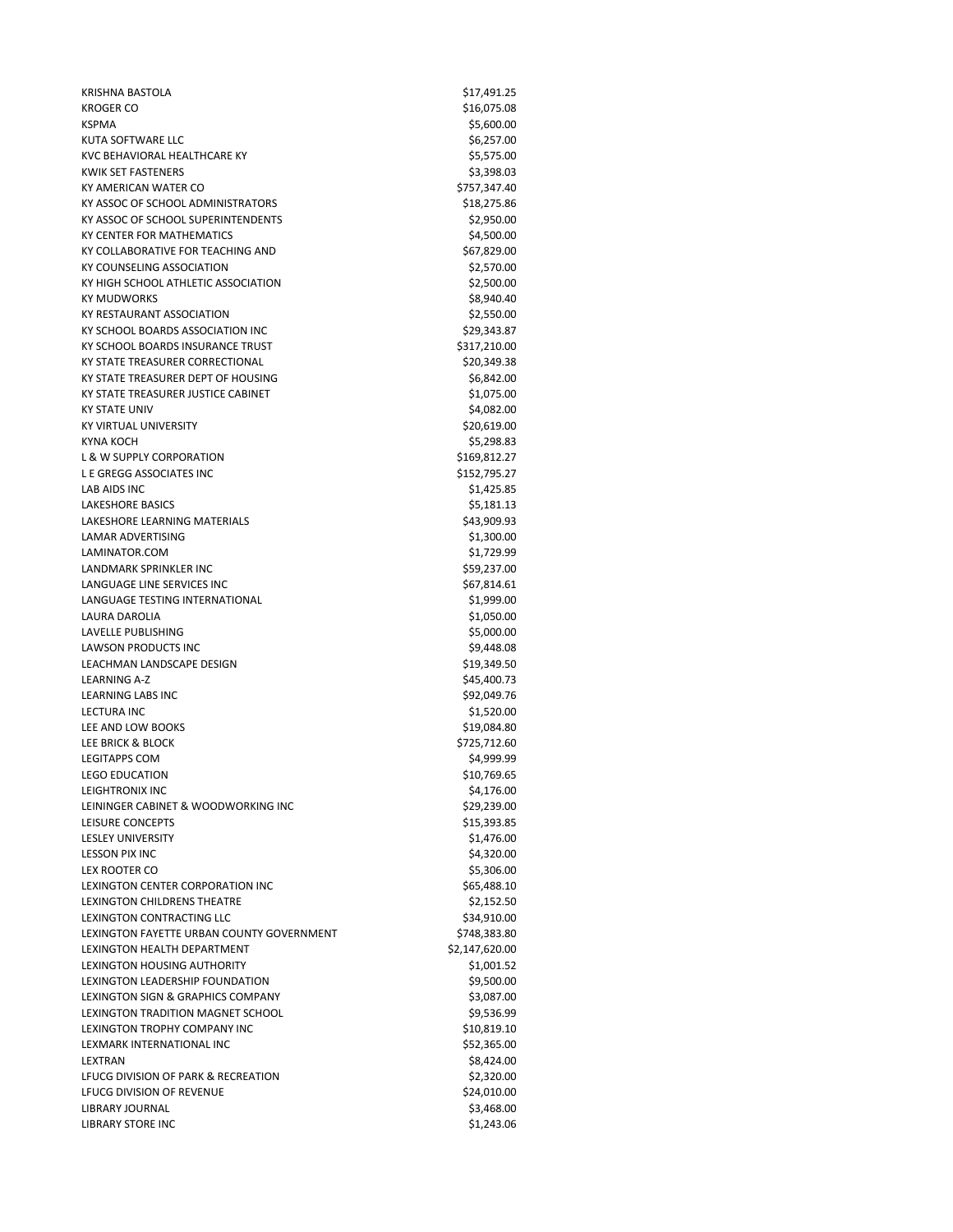LIGHTER THAN AIR INC **\$2,254.00** LIGHTSPEED \$1,284.00 LIMINEX INC DBA GOGUARDIAN \$1,316.75 LINCOLN ELECTRIC COMPANY \$3,519.70 LINGUISTICA360 \$2,619.84 LISA BERMAN \$7,950.00 LITERABLY \$1,287.00 LIVESCHOOL \$6,937.00 LIVING ARTS & SCIENCE CENTER INC 633,775.12 LLOYD & MCDANIEL PLC **\$1,871.75** \$1,871.75 L-M ASPHALT PARTNERS LTD \$205,729.47 LM COMMUNICATIONS BROADCAST MEDIA GROUP \$11,999.86 LOUISVILLE WRITING PROJECT SALES AND THE SET ON A \$1,700.00 LOWE PROMOTIONS \$29,929.17 LOWES \$146,436.85 LRP PUBLICATION \$36,810.00 LUCKS MUSIC LIBRARY \$1,000.37 LUMBER LIQUIDATORS \$1,399.32 LYNN IMAGING \$32,505.34 M & E STORAGE INC \$18,870.00 M M I OF KENTUCKY INC 6474,650.00 MACKIN EDUCATIONAL RESOURCES \$106,139.63 MADA INC  $$8,993.99$ MADDOCK PROMOTIONS **\$9,583.37** MAHAN MULTIMEDIA 62,550.00 MAIL FINANCE \$14,420.77 MAKE MUSIC \$6,070.00 MAKERBOT \$4,635.37 MALIBU JACKS \$5,704.00 MANAGERPLUS SOLUTIONS LLC \$7,445.00 MANNING EQUIPMENT SALES AND THE SERVICE OF SALES AND A SALES AND STARTING SALES AND SALES AND SALES AND STARTING SALES AND SALES AND SALES AND SALES AND SALES AND SALES AND SALES AND SALES AND SALES AND SALES AND SALES AND MAP SIGNS AND CRANE LLC \$1,087.50 MARCO PRODUCTS INC 62,159.95 MARENEM INC \$1,875.50 MARIA DE LOURDES SEARS \$11,327.61 MARK ANDY PRINT PRODUCTS \$1,455.00 MARK ONE MANUFACTURING LTD \$46,820.60 MARKERTEK VIDEO SUPPLY **\$1,841.70** \$1,841.70 MARRILLIA DESIGN & CONSTRUCTION \$2,468,652.92 MARRIOTT \$7,295.13 MARTIN FLOORING CO INC 61,500.00 MARTIN SANITATION SERVICES \$1,040.00 MARTINA BROS CO INC 63,800.00 MASCOT JUNCTION \$5,528.00 MASKKAP LLC \$6,000.00 MASTERS SUPPLY INC<br>
\$18,016.28 MASTERY PREP \$29,625.00 MATH LEARNING CENTER \$5,586.47 MATH RACK \$1,064.25 MATH TEACHERS PRESS **\$56,941.65** MATHIS FLOORING \$11,070.37 MATTERHACKSERS \$3,887.40 MATTRESS OVERSTOCK \$3,438.00 MAXIM HEALTHCARE SERVICES \$28,605.81 MAYA ZAKHARIA  $$2,677.49$ MCALISTERS DELI \$1,571.38 MCD O & M INC \$64,710.00 MCGRAW HILL EDUCATION \$94,127.39 MCGRAW HILL SCH PUBL CO \$115,823.99 MEDLINE INDUSTRIES INC. MEGAN PENROD \$1,320.00<br>MEI LIN SU \$1,320.000 \$1,320.000 \$1,320.000 \$1,320.000 \$1,320.000 \$1,320.000 \$1,3729.30 MEIJER #184 \$1,213.96 MENTIMETER AB \$3,825.00 MERCER CONSUMER \$1,977.31 MERCHBRO INC \$1,212.34

\$13,729.30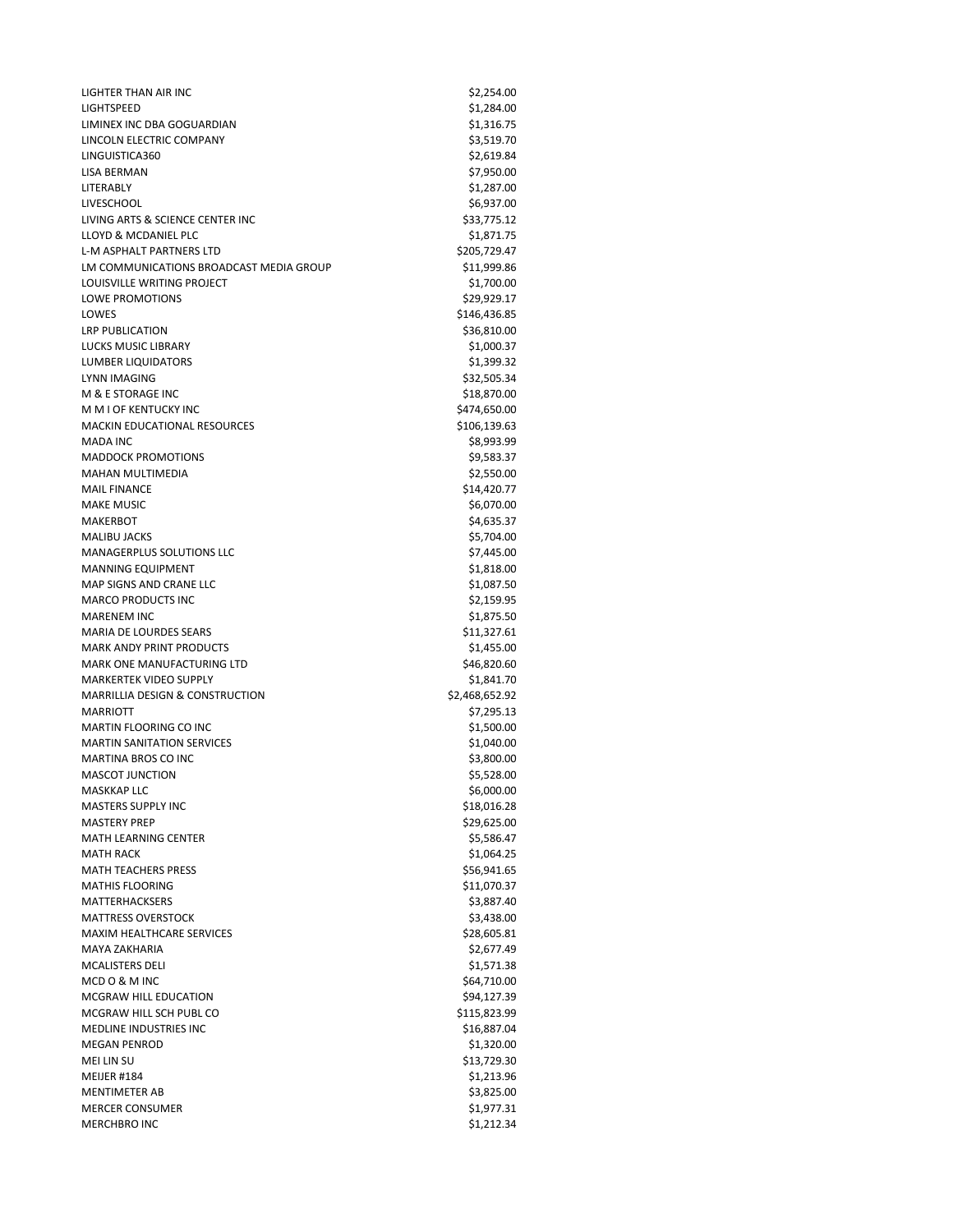MERIT FURNITURE INC<br>
\$375,248.69 MIA PERRY \$4,500.00 MICHAELS \$2,022.82 MICHELE HANCOCK EDD \$3,500.00 MICHELLE ZHU \$2,275.00 MICRO CENTER SALES CORPORATION \$2,160.97 MIDWEST PBIS NETWORK \$5,810.00 MILLENNIUM LEARNING CONCEPTS \$1,550.00 MIND RESEARCH INSTITUTE \$11,500.00 MIND RESOURCES INC **\$8,100.00** \$8,100.00 MINDS IN MOTIONS INC \$7,175.90 MING ZHANG  $$2,275.00$ MINNIFIELD ENTERPRIZE **\$3,612.24** MIRACLE OF KY & TN \$2,200.00 MIRANA T MENDEZ \$5,319.99 MOBILE MINI INC \$3,860.00 MOBYMAX LLC \$3,495.00 MODERN OFFICE \$4,981.00 MOES SOUTHWEST GRILL **And CONTROLL SECTION** \$2,441.95 MONOPRICE.COM \$14,786.27 MOON PORTABLE RESTROOMS INC<br>
\$1,850.00 MOREHEAD STATE UNIVERSITY **\$5,315.22** MORTARBOARD & TASSEL COLLEGIATE CONSULTING LLC \$2,135.00 MOTZ GROUP INC **And Account 2006 CONTACT CONTACT ACCOUNT** AND ACCOUNT ACCOUNT ACCOUNT ACCOUNT ACCOUNT ACCOUNT ACCOUNT ACCOUNT ACCOUNT ACCOUNT ACCOUNT ACCOUNT ACCOUNT ACCOUNT ACCOUNT ACCOUNT ACCOUNT ACCOUNT ACCOUNT ACCOUNT MOUSER ELECTRONICS \$1,844.41 MPS \$9,842.97 MURPHYS CAMERA & VIDEO \$5,582.81 MUSCO SPORTS LIGHTING \$389,000.00 MUSIC IN MOTION \$1,353.35 MUSIC SALES DIGITAL SERVICES LLC \$2,177.06 MUSICIANS FRIEND INC<br>
53.395.87 MVK LTD \$28,859.00 MYSTERY SCIENCE INC<br>
\$7,191.00 N95MASKCO \$2,249.99 NABE  $$1,000.00$ NACAC \$1,046.00 NAIS \$2,400.00 NAME TOTAL NASCO INC \$23,540.49 NASP INC \$1,608.00 NATIONAL CENTER FOR YOUTH ISSUES 617,615.20 NATIONAL CLEARINGHOUSE OF REHAB \$3,570.00 NATIONAL COATING & SUPPLIES INC \$2,904.96 NATIONAL COUNCIL FOR SOCIAL STUDIES \$4,798.90 NATIONAL COUNCIL OF TEACHERS OF ENGLISH **\$1,133.19** NATIONAL DROPOUT PREV \$3,675.00 NATIONAL FFA ORGANIZATION \$1,923.00 NATIONAL FORMS INC \$1,135.91 NATIONAL OFFICE SUPPLIERS \$12,461.32 NATIONAL RESTAURANT ASSOCIATION \$5,396.66 NATIONAL SCHOOL BOARDS ASSOCIATION \$4,959.00 NATIONAL SCIENCE TEACHER ASSOCIATION \$3,033.84 NATLASSOC BILINGUAL EDUC NATL ASSOC OF SCHOOL PSYCHOLOGISTS \$1,650.00 NATL BUSINESS FURNITURE \$4,702.50 NATL COUNCIL OF TEACHERS OF MATH \$2,228.04 NAVEX GLOBAL \$3,318.33 NCSM \$1,145.00 NEARPOD INC \$42,029.89 NEAT STEEL \$92,296.34 NEW HERMES INC \$6,332.05 NEW LIFE CLEANING AND EMERGENCY SERVICES \$5,199.24 NEW WAY BOOT \$9,834.40 NEWARK ELEMENT 14 \$1,915.55 NEWEGG \$2,980.43 NEWKS \$1,004.32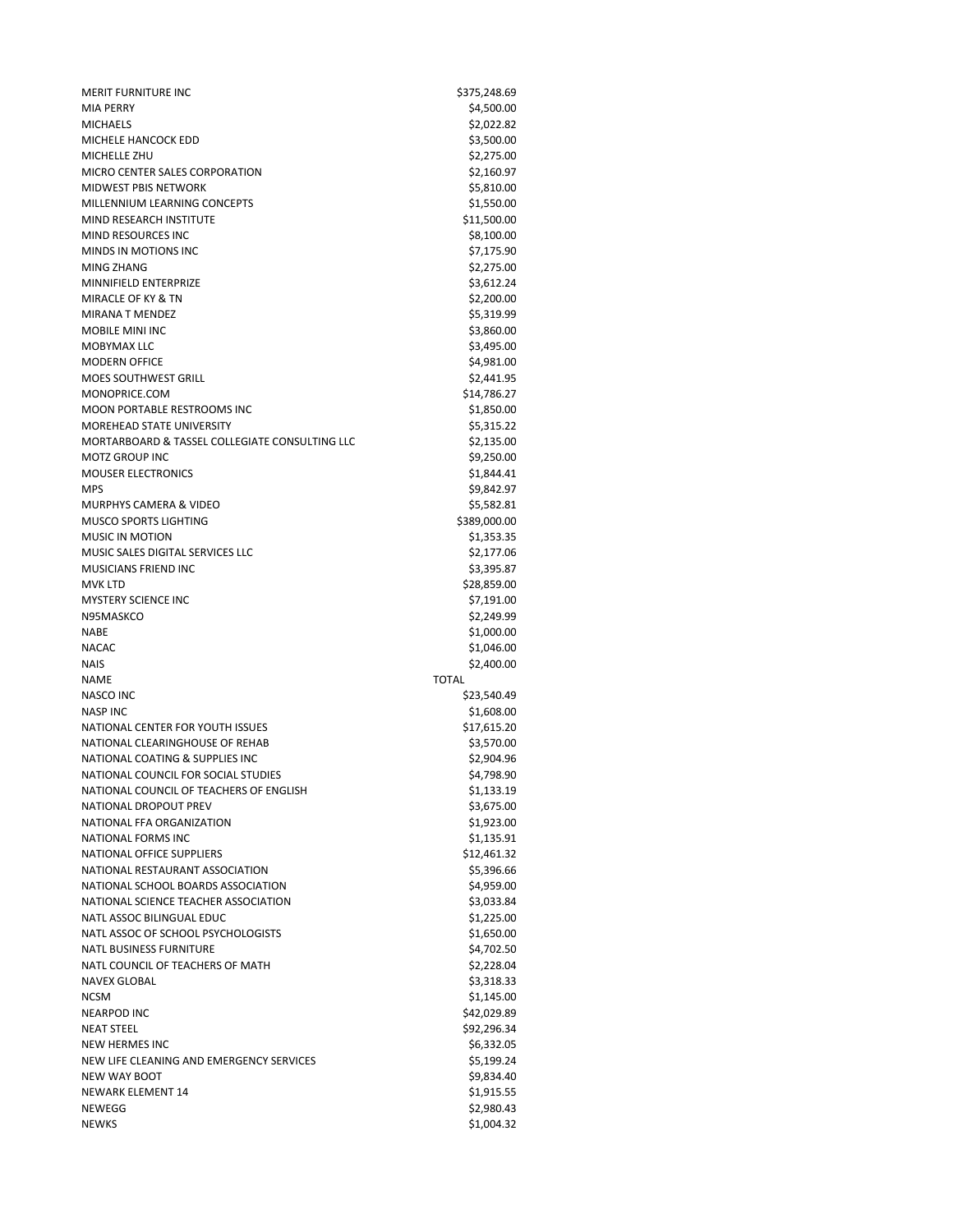NEWS-2-YOU \$67,611.98 NEWSELA \$33,975.00 NEWTECH SYSTEMS INC **S1,230,573.68** NEWTONS ATTIC INC **the state of the state of the state of the state of the state of the state of the state of the state of the state of the state of the state of the state of the state of the state of the state of the stat** NEXT GENERATION LEADERSHIP ACADEMY **\$57,250.00** NO TEARS LEARNING INC **\$28,260.06** NOCTI \$5,803.00 NORMA FLORES \$24,199.61 NORMAN STORY ASSOCIATES **\$3,009.53** NORTHEAST FOUNDATION FOR CHILDREN **\$2,544.00** \$2,544.00 NORTHERN KENTUCKY UNIVERSITY SA, 200.00 NORTHERN SPEECH SERVICES \$2,466.01 NORTHWEST EVALUATION ASSOCIATION \$297,487.82 NSPRA NAT SCHOOL PUBLIC RELATIONS \$3,298.00 NTT DATA INC \$77,504.00 NURSES REGISTER INC \$1,152.00 O REILLY MEDIA INC 61,591.96 OAKTREE PRODUCTS INC<br>
\$2,773.75 OFFICE DEPOT \$776,562.48 OFFICE H20 \$5,144.22 OHIO VALLEY EDUCATIONAL COOPERATIVE **\$6,500.00** \$6,500.00 OLD HICKORY BUILDINGS \$11,846.25 OLD TOWN VIOLINS SALES AND TOWN VIOLINS OLDCASTLE PRECAST, INC. 632,445.65 OLGA GHAZALEH- HIRED AS FCPS EMPLOYEE SEPT 2020 \$8,160.00 OMEGA LABS INC BOOM LEARNING \$4,185.00 ON DECK SPORTS \$16,143.71 ON TRACK ORIENTATION AND MOBILITY LLC \$56,020.00 ONE FOLD CREATIVE \$10,000.00 OPEN UP RESOURCES \$12,450.00 O'REILLY AUTO PARTS \$4,363.71 ORI \$29,884.13 ORIENTAL TRADING COMPANY INC \$20,565.56 OTICON \$7,667.97 OVERDRIVE INC \$10,597.30 OWLLABS \$1,998.00 P & P COMPANY LLC  $\overline{S2.250.00}$ PADLET \$3,912.00 PALADIN INC \$57,500.00 PALOS SPORTS \$2,759.66 PANERA BREAD \$2,702.98 PARENT INSTITUTE \$1,139.00 PARENT-TEACHER STORE LEXINGTON \$23,375.44 PASS ASSURED \$3,887.00 PATTI BOGGS \$1,561.87 PAUL MILLER FORD \$147,318.36 PAUL TILLIER \$2,017.50 PAYPAL \$18,995.95 PEAR DECK INC \$6,240.00 PEARCE BLACKBURN ROOFING INC<br>
\$25,355.00 PEARSON AND PETERS ARCHITECTS \$12,304.46 PEARSON ASSESSMENTS<br>
PEARSON DIGITAL LEARNING<br>
\$82,516.21 PEARSON DIGITAL LEARNING PEARSON EDUCATIONAL ASSESSMENTS \$106,690.57 PECCO INC \$4,714.80 PEFORMING IN EDUCATION LLC \$1,188.00 PENPAL SCHOOLS \$1,000.00 PENSKE TRUCK LEASING **\$11,296.96** \$11,296.96 PEPSI-COLA BOTTLING CO **\$4,998.85** PERFECT CHOICE MARKETING \$1,508.00 PERFECTION LEARNING CORP \$5,589.63 PERMA BOUND \$42,440.98 PERSPECTIVES EDUCATION PROFESSIONAL SERVICES 641,400.00 PERSPECTIVES INC \$36,585.68 PETERSONS LLC \$2,075.00 PETRO TOWERY INC **A SECURE 2006 TOWER 120 ASSAULT 2006** \$5,798.67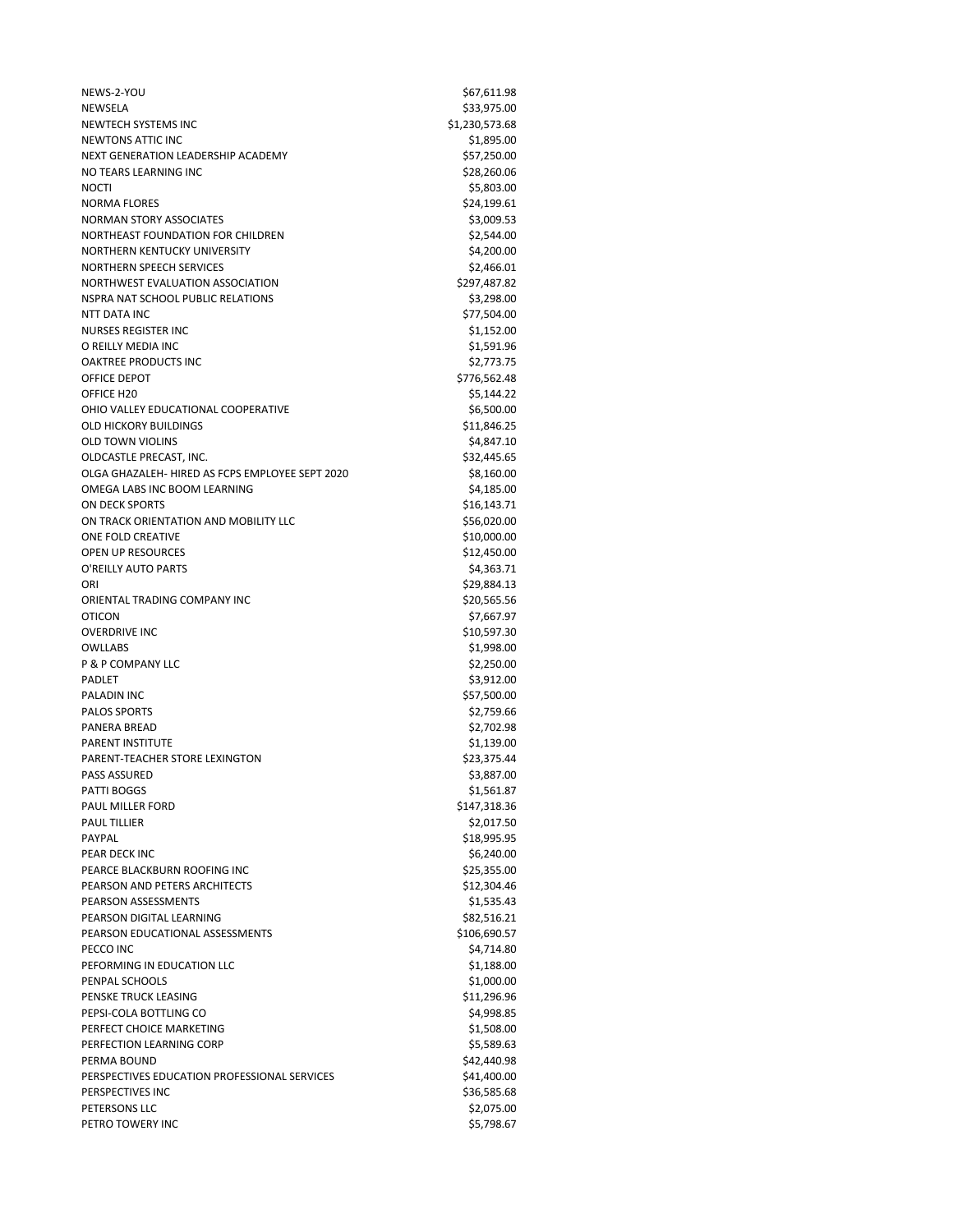PHONAK INC \$19,644.86 PIONEER VALLEY EDUC PRESS INC \$200,672.36 PITNEY BOWES INC 615,293.85 PITSCO INC \$20,968.82 PJS DISTINCTIVE & CREATIVE GIFTS \$7,944.40 PLAE \$18,225.46 PLAY AND PARK STRUCTURES \$77.330.80 PLAY THERAPY SUPPLY LLC **Analyzis and Struck and Struck and Struck and Struck and Struck and Struck and Struck and Struck and Struck and Struck and Struck and Struck and Struck and Struck and Struck and Struck and Struck a** PLUMBERS SUPPLY CO \$341,124.14 POCKET NURSE ENTERPRISES INC<br>  $\frac{513.866.82}{2}$ PORTER ATHLETICS \$16,199.60 PORTER BANKS BALDWIN & SHAW PLLC \$3,369.19 PORTER PAINTS \$17,211.08 POSITIVE PROMOTIONS INC<br>
\$11,589.06 POST PRINTING CO INC \$30,182.00 POSTMASTER \$22,569.75 POWERDMS \$6.537.78 PRECISION GENERATOR TESTING \$121,902.80 PRECISION PRODUCTS LLC \$3,018.64 PRESENTATION SOLUTIONS INC<br>
\$16,533.69 PRINT LEX \$27,015.08 PRO CHEM INC \$1,147.33 PRO ED INC \$13,823.40 PRO SOUND & LIGHTS **\$19,778.00** PROJECT LEAD THE WAY \$14,051.50 PROPERLIVING LLC BUDGET CHALLENGE \$4,725.00 PROSPER MEDIA GROUP \$45,750.00 PROSYS CORPORATION \$98,685.59 PROTECH PROJECTION SYSTEMS \$10,648.00 PROTECT EDUCATION **\$24,639.00** PROVEN LEARNING LLC 638,036.00 PRUFROCK PRESS INC<br>
\$4,656.50 PUBLIC CONSULTING GR<br>\$1,806.22 PUBLIC ENTITY INSURANCE \$1,490,740.12 QING MIAO \$3,025.00 QUALITY ASSURANCE \$1,825.00 QUAVERED INC \$12,390.00 QUAVERS MUSIC - USE 36675 \$11,845.00 QUILL CORP \$39,402.50 QUIZIZZ INC \$1,000.00 R L CRAIG COMPANY INC \$135,181.00 RADIO COMMUNICATION SYSTEMS 614,272.43 RAINBOW RESOURCE CENTER \$3,458.00 RAPTOR TECHNOLOGIES \$42,353.24 RAYNOR DOOR AUTHORITY OF LEX LLC \$4,726.97 RCX ROBO CHALLENGE XTREME \$3,175.00 READING READING BOOKS LLC \$7,294.90 READING RECOVERY CENTER UNIV OF KY **\$1,000.00** READING RECOVERY PROGRAM \$35,284.00 REALLY GOOD STUFF INC \$12,598.12 REALLY GREAT READING COMPANY **\$1,592.40** \$1,592.40 REDLINE SYSTEMS INC<br>
\$21,755.00 REGION 10-11 POLICY BOARD \$2,800.00 REHABMART \$3,051.08 RELIANT ASSET MANAGEMENT **\$140,946.00** REMIX EDUCATION \$1,729.00 RENAISSANCE LEARNING INC<br>
S27,516.00 RENUKA CHETTRI \$4,980.96 REPLICA SCREEN PRINTING \$3,291.75 REPUBLIC SERVICES \$212,946.22 REXEL USA, INC \$27,739.51 RICHARDS ELECTRIC \$325,659.11 RICHARDSON AND ASSOCIATES LCC \$1,535.00 RICOH CORPORATION \$80,215.14 RIDDELL ALL AMERICAN \$79,012.33 RIFTON EQUIPMENT \$2,733.75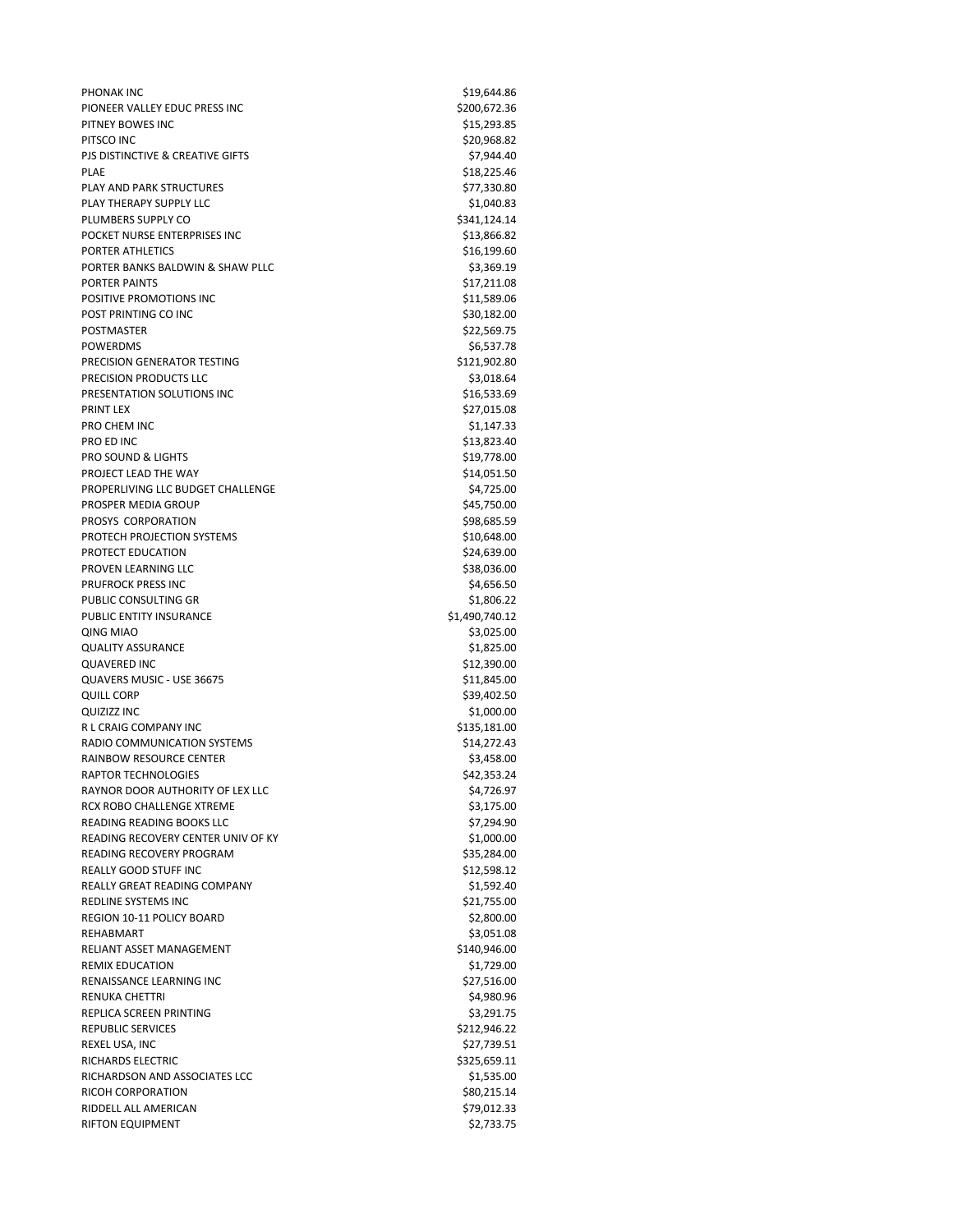RILEY OIL COMPANY \$139,884.45<br>RIO GRANDE FENCE CO INC \$139,884.05 RIO GRANDE FENCE CO INC. RIVERSIDE ASSESSMENTS **\$103,870.35** RIVERSIDE COMMUNITY CARE INC **\$8,715.00** \$8,715.00 ROBERT L CHENOWETH \$12,926.76 ROBERT W ELLIOTT **\$13,965.00** ROBERTO RODRIGUEZ \$16,096.24 ROBERTS HEAVY DUTY TOWING & RECOVER \$3,878.00 ROBONATION INC \$3,643.25 ROBOTLAB INC 615,979.00 ROCHESTER 100 INC \$5,968.25 ROGER BONDURANT \$4,800.00 ROGER CLEVELAND \$1,050.00 ROKOKO ELECTRONICS INC<br>
\$4,541.00 ROMEO MUSIC SALES AND THE SERVICE SERVICE SERVICE SERVICE SERVICE SERVICE SERVICE SERVICE SERVICE SERVICE SERVICE SERVICE SERVICE SERVICE SERVICE SERVICE SERVICE SERVICE SERVICE SERVICE SERVICE SERVICE SERVICE SERVICE SERV ROSARIO JARAMILLO \$1,120.49 ROSS TARRANT ARCHITECTS INC<br>\$176,853.57 ROZZY LEARNING COMPANY 61,600.00 RR DONNELLEY \$2,063.38 RRCNA NATIONAL CONFERENCE \$1,013.00 RTIC BBVT - FOR PCARD USE ONLY \$1,210.15 RUMPKE OF KENTUCKY INC<br>
\$36,187.00 RYANS AGRI & PEST SUP INC \$2,156.00 RYDIN DECAL INC \$4,347.08 S & S TIRE TRUCK SERVICE CENTER \$101,125.43 S & T FENCING \$34,072.25 S W H SUPPLY CO INC \$6,266.22 S&ME \$16,498.20 SAF TI CO INC \$4,095.55 SAFEWAY MOVING AND STORAGE INC \$73,165.00 SAGE PUBLICATIONS INC **SAGE PUBLICATIONS** INC SAINT LOUIS UNIVERSITY \$1,060.00 SAKURA SITE SUPPLY \$185,605.43 SAMS CLUB 4728 \$116,530.02 SANORBIX LLC \$3,607.00 SARA ELAINE FARRIS \$59,280.00 SARAH H CLARK \$3.500.00 SARGENT WELCH/CENCO \$13,084.69 SASBO \$1,700.00 SATARII INC \$12,630.92 SAUL FAJARDO \$27,605.77 SAVE A LOT \$49,203.55 SAVVAS LEARNING COMPANY LLC \$4,724.43 SAY IT RIGHT LLC \$4,306.23 SBSMC LLC \$47,890.00 SCENARIO LEARNING **\$27,648.00** SCHELLERS FITNESS & CYCLING \$2,068.95 SCHILLER HARDWARE \$212,976.66 SCHNELL CONTRACTORS INC<br>
\$9,100.00 SCHOLASTIC BOOK FAIRS \$1,287.40 SCHOLASTIC CLASSROOM MAGAZINES- USE 7645 \$19,589.44 SCHOLASTIC INC 6801,574.05 SCHOLASTIC LIBRARY PUBLISHING \$1,586.65 SCHOOL DATEBOOKS \$25,938.73 SCHOOL HEALTH SUPPLY CO \$20,080.12 SCHOOL MATE \$3,828.00 SCHOOL NUTRITION ASSOC **\$5,533.00** \$5,533.00 SCHOOL OUTFITTERS \$32,260.59 SCHOOL SPECIALTY LLC **\$227,862.30** \$227,862.30 SCHOOLDUDE.COM INC \$28,923.82 SCIRRA LTD \$1,415.48 SCREENCASTIFY \$33,972.36 SCRUBS UNLIMITED \$1,650.00 SEBASTIAN SIGN & CRANE \$6,960.00 SECTIGO \$1,288.80 SEESAW LEARNING INC 615,560.00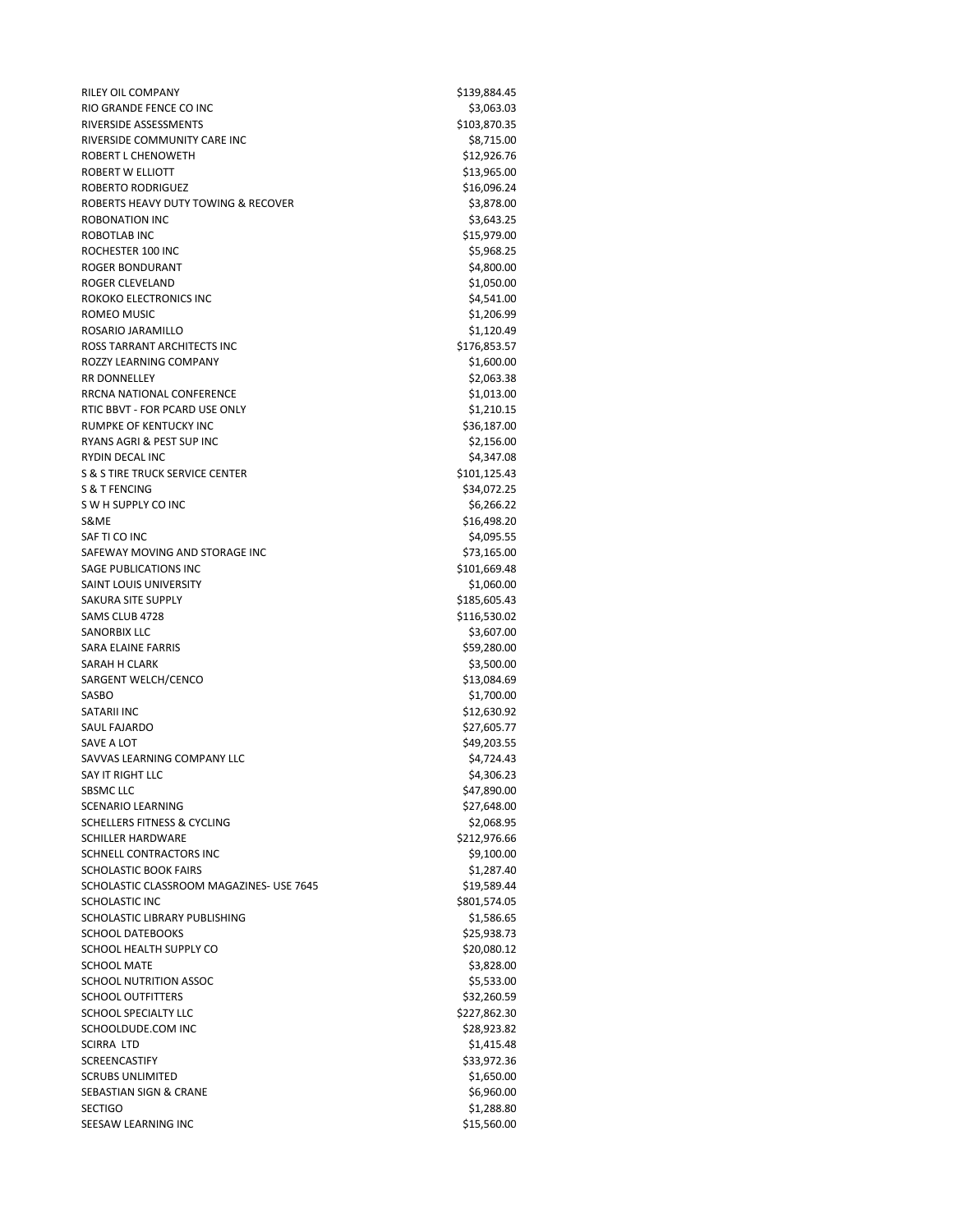SEL LAUNCHPAD \$2,500.00 SENSORY EDGE \$1,815.50  $SEPS PSC$   $\frac{1}{2}$   $\frac{1}{2}$   $\frac{1}{2}$   $\frac{1}{2}$   $\frac{1}{2}$   $\frac{1}{2}$   $\frac{1}{2}$   $\frac{1}{2}$   $\frac{1}{2}$   $\frac{1}{2}$   $\frac{1}{2}$   $\frac{1}{2}$   $\frac{1}{2}$   $\frac{1}{2}$   $\frac{1}{2}$   $\frac{1}{2}$   $\frac{1}{2}$   $\frac{1}{2}$   $\frac{1}{2}$   $\frac{1}{2}$   $\frac{1}{2}$   $\frac{$ SERVPRO OF NORTH LEXINGTON 697,561.89 SHAPE MANUFACTURING INC 625,225.00 SHAR PRODUCTS COMPANY \$3,106.67 SHAW CONTRACT CARPETS \$100,000.00 SHERMAN CARTER BARNHART \$10,082.87 SHERWIN WILLIAMS **\$77,695.84** SHI INTERNATIONAL **\$895,859.33** \$895,859.33 SHIELD ENVIRONMENTAL **\$4,938.50** SHIFFLER EQUIPMENT SALES \$7,027.18 SHOE CARNIVAL INC \$4,943.35 SHOR LINE \$6,570.10 SHOUT POINT INC \$48,645.00 SHRED-IT \$3,472.79 SHUSHAM SHRESTHA  $$11,913.36$ SIEMENS \$12,637.34 SIFFRON \$1,079.87 SIGN LANGUAGE NETWORK \$27,167.50 SIGNARAMA USA \$9,339.82 SIGNATURE CLUB \$1,800.00 SITEONE LANDSCAPE SUPPLY HOLDING LLC \$5,371.71 SLP NOW LLC \$10,017.00 SMARTMUSIC \$3,970.00 SMEKENS EDUCATIONAL SOLUTIONS \$5,665.00 SMI AWARDS \$2,351.16 SMITH CREEK INC \$65,921.20 SMORE COM \$1,820.45 SMYRNA READY MIX  $$263,971.50$ SNAP INDUSTRIAL PRODUCTS INC 65,879.95 SNAP ON INDUSTRIAL \$5,053.14 SOCIAL THINKING \$5,305.63 SOLARWINDS INC \$1,258.00 SOLUTION TREE \$6,953.01 SONGLAKE BOOKS \$1,895.00 SONITROL OF LEXINGTON INC **\$948,357.47** SORINEX EXERCISE EQUIPMENT \$64,687.19 SOUNDTRAP \$5,892.70 SOUNDZABOUND MUSIC LIBARY \$3,326.68 SOUTHEAST PRINTING & MAIL SERVICE \$17,424.26 SOUTHERN COMFORT HEATING & COOLING **\$17,500.00** SOUTHERN COMMUNICATIONS INC<br>
\$57,211.33 SOUTHERN STATES \$1,687.41 SOUTHLAND PRINTING CO INC 61,131.35 SOUTHPAW ENTERPRISES INC<br>
\$1,271.67 SP STAND STEADY \$2,403.40 SPARKFUN ELECTRONICS **\$2,249.24** SPECTRUM \$1,458.35 SPHERO EDU \$13,828.02 SPIRIT MONKEY \$1,440.00 SPORTS CAREER CONSULTING \$1,495.00 SPRINGBROOK SOFTWARE INC \$149,324.70 SPRINT WIRELESS \$8,225.76 STAGGS AND FISHER CONSULTING ENGINEERS INC<br>\$65,293.80 STAPLES \$1,677.43 STAPLES BUSINESS ADVANTAGE \$1,641.12 STARFALL PUBLICATIONS **\$1,230.00** \$1,230.00 START 2 SEW \$1,221.09 STATE CHEMICAL MFG CO \$8,213.09 STATE OF WEST VIRGINIA 63,000.00 STATEFOODSAFETYCOM \$9,906.00 STATS MEDIC LLC \$2,030.00 STENHOUSE PUBLISHERS \$1,743.51 STEP CG LLC \$198,705.10 STEP FITNESS & RECREATION, INC \$1,200.80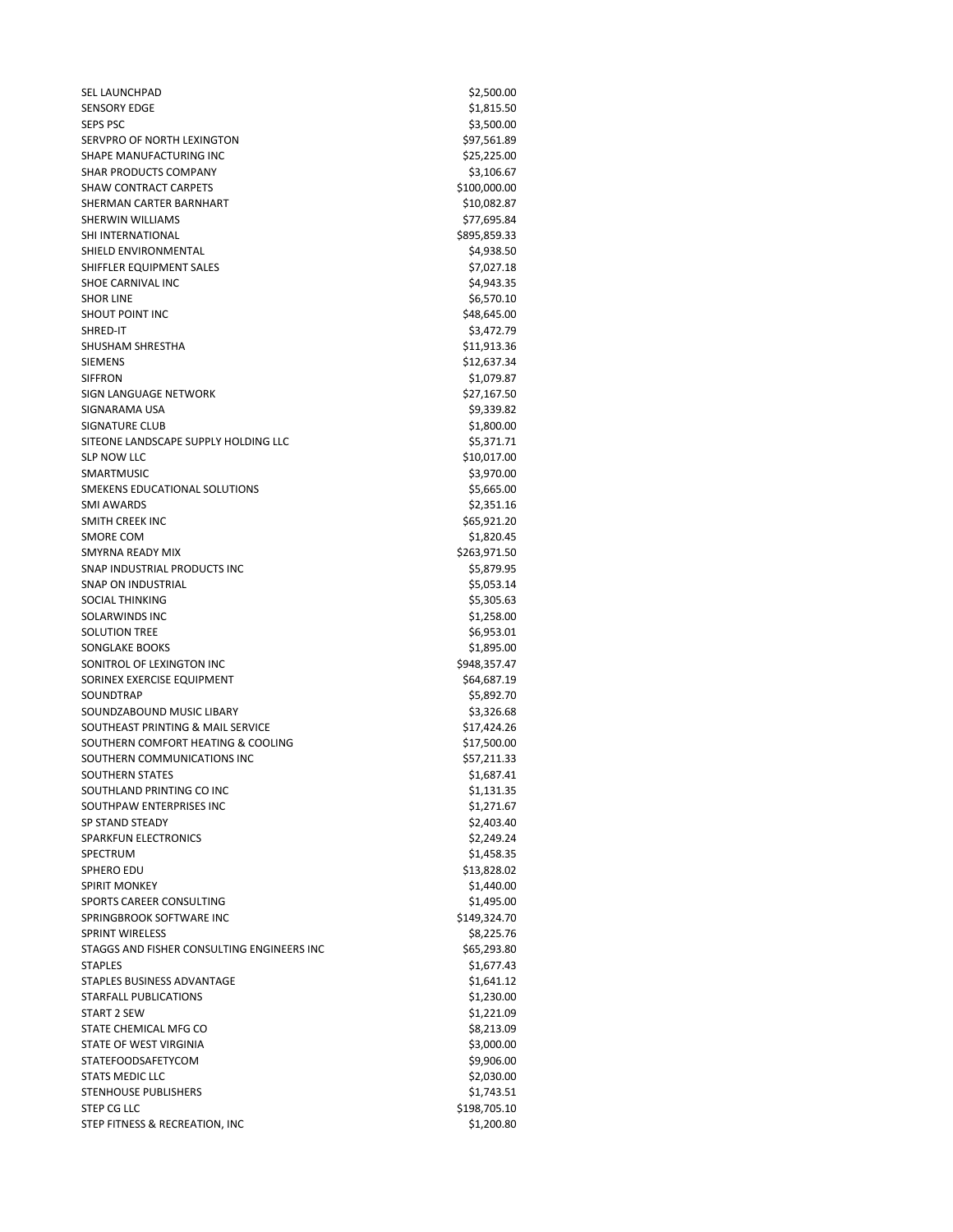$S$ 5,594.40 STEPWARE INC. SALES AND STEPWARE INC. STITCH PLEASE \$1,040.00 STOCK-TRACK INC \$1,620.00 STOERMER ANDERSON \$5,050.00 STORE SUPPLY WAREHOUSE **\$2,494.36** STROTHMAN & CO P S C \$113,643.41 STUDIO46 MEDIA \$9,885.00 STUKENT INC \$2,040.00 STURGILL TURNER BARKER & MOLONEY **\$9,094.77** SUPER DUPER PUBLICATIONS \$8,607.05 SUPERIOR TEXT \$4,485.60 SURFSIDE GREEN APARTMENTS LLC \$1,000.00 SURGE PROMOTIONS INC \$8,616.40 SURVEYMONKEY COM \$1,020.00 SUSANA P MENENDEZ \$10,716.30 SWEETWATER SOUND \$6,490.22 SWS ENTERPRISES INC<br>
\$67,433.23 SYNERGY 1 GROUP INC \$3,239.34 SYSCO LOUISVILLE INC \$3,626.00 TACTICAL IT GROUP \$1,618.65 TALKINGPOINTS \$12,829.75 TANNER LEONARDO \$7,899.00 TARGET STORES \$2,046.57 TATE HILL JACOBS INC \$1,054,239.51 TAYLOR & FRANCIS \$1,229.77 TAYLOR PUBLISHING COMPANY \$3,296.00 TEACHER CREATED MATERIALS \$22,456.69 TEACHER INNOVATIONS INC<br>
\$1,527.00 TEACHER SYNERGY INC **\$4,057.15** TEACHERS CURRICULUM INSTITUTE \$19,764.00 TEACHERS DISCOVERY \$2,828.17 TECHMART COMPUTER PRODUCTS, INC<br>
\$24,434.78 TECHNICAL TRAINING AIDS \$25,165.00 TECHSMITH \$3,559.18 TED MCCAIN COMPANY INC \$92,100.00 TENNESSEE SHRM \$3,125.00 TENNIS TECHNOLOGY INC<br>
\$30,134.00 TERMINIX KY COMMERCIAL **\$27,515.50** TESTOUT CORPORATE \$1,850.00 THE CHILDRENS PLACE \$1,120.46 THE COMPETETIVE EDGE II  $$1,224.00$ THE LAMPO GROUP \$13,425.26 THE LEARNING CENTER **\$2,050.00** \$2,050.00 THE NEW TEACHER PROJECT **\$90,535.50** THE PAPER PREDATOR BY DDC OF KENTUCKY \$1,079.39 THE TV TEACHER \$1,634.44 THE WILLIS MUSIC COMPANY **\$25,823.54** THE WRITING REVOLUTION \$6,400.00 THE YARD \$5,450.00 THERAPY SHOPPE INC **And Account 2006 120 AM SHOPPE INC 54,897.60** THERMAL BALANCE \$28,208.00 THERMAL EQUIPMENT SALES INC<br>\$666,138.53 THERMAL EQUIPMENT SERVICE INC **\$48,437.48** THINKING MAPS \$41,437.50 THOMAS ADVENTURES LLC \$4,597.00 THOMSON REUTERS WEST **\$8,323.49** \$8,323.49 TIERNEY \$1,004.25 TIME FOR KIDS \$1,331.55 TIME IPS \$6,299.00 TIPPI TOES DANCE OF THE BLUEGRASS LLC \$1,260.00 TITE NIYONIZIGIYE **\$35,201.34** TOADVINE ENTERPRISES INC<br>
\$4,700.00 TODAYS CLASS \$6,345.00 TODD CLARK FARMS INC **\$2,060.00** \$2,060.00 TOM BROCK FORMS \$7,205.79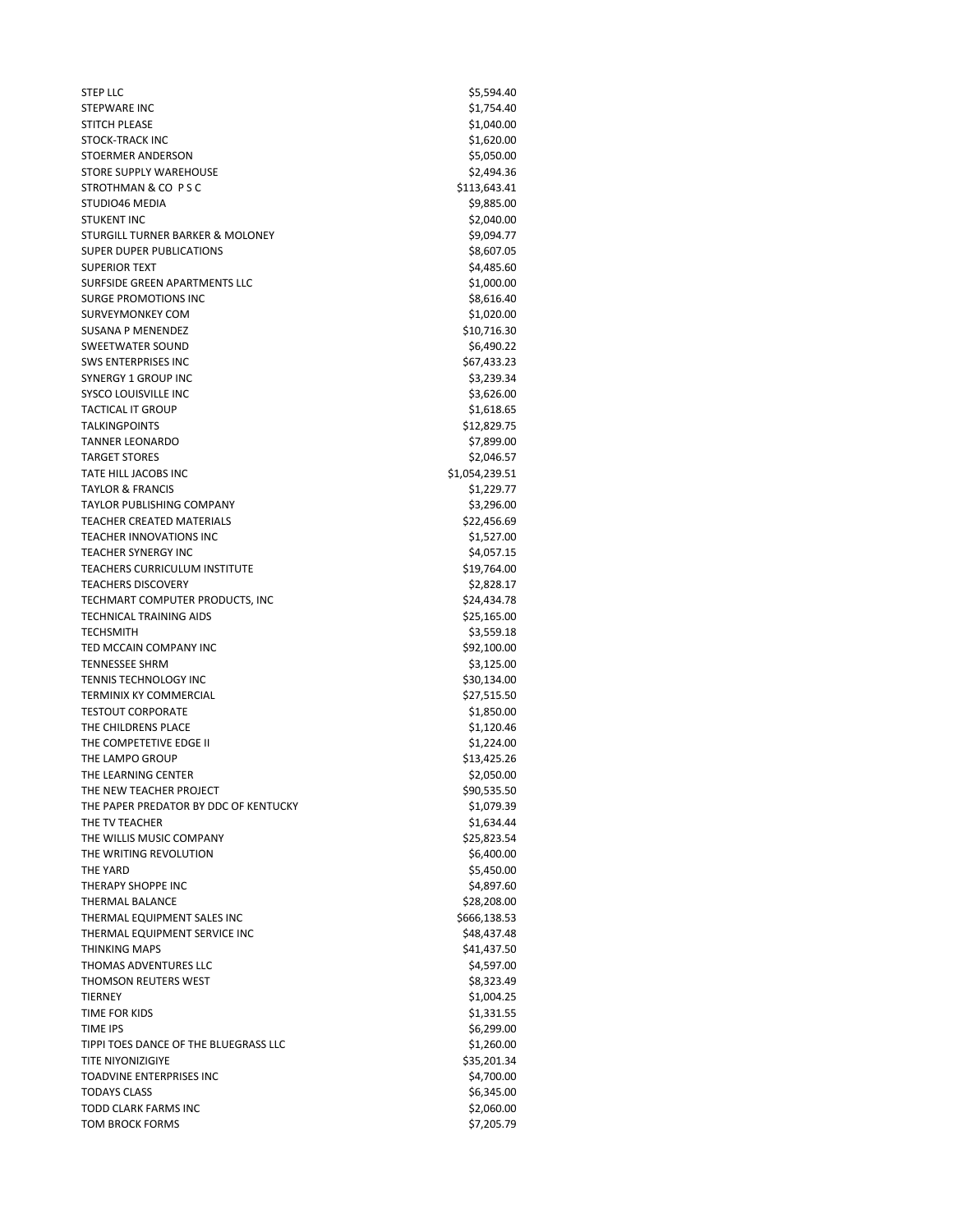TOM CHESNUT EXCAVATION & CONSTRUCTION LLC \$34,426.00 TOM SEXTON & ASSOCIATES \$2,110.00 TONI LEVY & ASSOCIATES **\$40,516.84** TOOLINGU SME \$2,325.00 TOOLS FOR SCHOOLS INC<br>
\$1,920.00 TOSHIBA BUSINESS SOL \$17,476.36 TOSHIBA FINANCIAL SERVICES \$510,551.18 TOWN & RANCH PAINT INC **\$2,496.03** TOWNEPLACE SUITES \$3,384.27 TP MECHANICAL **\$2,077.32** TRAFERA HOLDINGS LLC 6 64,595,304.70 TRANE PARTS CENTER INC<br>
\$9,596.27 TRANSFER EXPRESS \$1,731.34 TRANSFINDER CORPORATION \$21,200.00 TREASURER KENTUCKY UNEMPLOYMENT INSURANCE FUND \$482,880.45 TRI STATE ROOFING & \$4,780.00 TRIPLE A FASTENER CO **\$4,379.58** \$4,379.58 TROXELL COMMUNICATIONS \$3,591.00 TRU LITE \$1,649.27 TRUCK BRAKE & SPRING SERVICE INC<br>\$3,078.04 TRUCKPRO HOLDING CORPORATION \$30,403.42 TRUGREEN \$6,825.00 TUMBLEWEED PRESS INC \$1,258.20 TURNITIN LLC \$19,747.99 TYLER BUSINESS FORMS \$3,007.08 TYLER TECHNOLOGY \$191,839.82 TYPING COM \$1,873.92 U K COLLEGE OF EDUCATION \$12,925.00 U K SPORTS MEDICINE \$306,192.00 U K STUDENT BILLING SERVICES \$2,250.00 U K SURGERY DEPARTMENT **\$7,515.00** \$7,515.00 U S GAMES \$1,944.87 U S MATH RECOVERY COUNCIL \$41,097.95 UK COLLEGE OF EDUCATION DIGITAL LEARNING & DESIGN \$2,650.00 UK PARKING & TRANSPORTATION \$3,050.00 ULINE \$33,553.93 ULTIMATE TEST PREP \$8,541.00 UNDERWRITERS SAFETY AND CLAIMS \$306.578.59 UNITED MAIL SERVICES AND SERVICES AND STRUCK AND STRUCK AND STRUCK AND STRUCK AND STRUCK AND STRUCK AND STRUCK UNITED STATES PLASTIC CORPORATION \$8,869.21 UNITED TRAINING COMMERCIAL LLC \$5,000.00 UNIVERSITY OF CHICAGO \$2,400.00 UNIVERSITY OF KY CONFUCIUS INSTITUTE S32,000.00 URBAN LEAGUE LEX FAY CO **\$10,000.00** \$10,000.00 URBAN LEAGUE OF GREATER SOUTHWESTERN OHIO \$1,750.00 URETHANE OF KENTUCKIANA INC<br>
\$15,881.75 US POSTAL SERVICE SALL SERVICE SALL SERVICE SERVICE US SPECIALTIES HOLDING COMPANY \$462,960.00 US SPECIALTIES INC<br>
S44,241.00 USE 2353 HAND 2 MIND **\$1,935.14** USE 36649 - SCHOOL SPECIALTY INC \$76,050.32 VALUE CITY #121 \$2,519.95 VANGUARD MODULAR BUILDING SYSTEMS LLC \$391,294.00 VARSITY PRINT \$2,552.75 VEOLIA ES TECHNICAL SOLUTIONS \$1,420.28 VERITIV OPERATING COMPANY FORMERLY XPEDX 665,350.97 VERNIER SOFTWARE & TECHNOLOGY **\$31,356.83** \$31,356.83 VERTICAL CROP CONSULTANTS INC 652,175.00 VERTIMAX \$3,713.77 VESCIO SPORTSFIELDS \$44,373.74 VEX ROBOTICS INC 628,207.68 VINE & BRANCH LLC \$1,100.00 VIRCO MFG CORP \$48,457.17 VIRGIL RAY GRANT \$11,750.00 VISTA HIGHER LEARNING **\$12,671.57** VISTAPRINT \$1,198.27